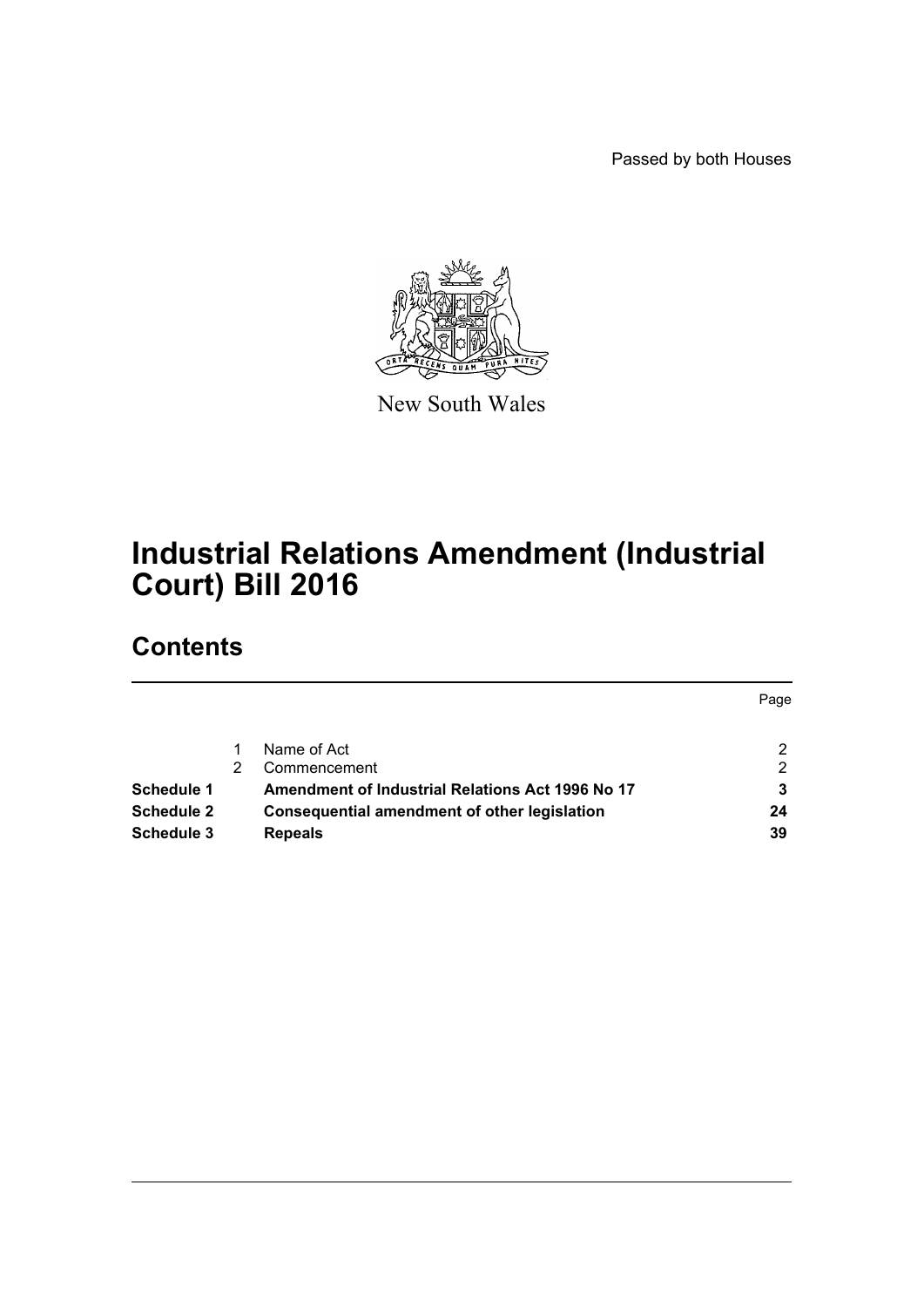*I certify that this PUBLIC BILL, which originated in the LEGISLATIVE COUNCIL, has finally passed the LEGISLATIVE COUNCIL and the LEGISLATIVE ASSEMBLY of NEW SOUTH WALES.*

*Legislative Council 2016* *Clerk of the Parliaments*



# **Industrial Relations Amendment (Industrial Court) Bill 2016**

Act No , 2016

An Act to amend the *Industrial Relations Act 1996* and certain other legislation to abolish the Industrial Court and transfer its functions and reconstitute the Industrial Relations Commission; to repeal and amend certain legislation consequentially; and for other purposes.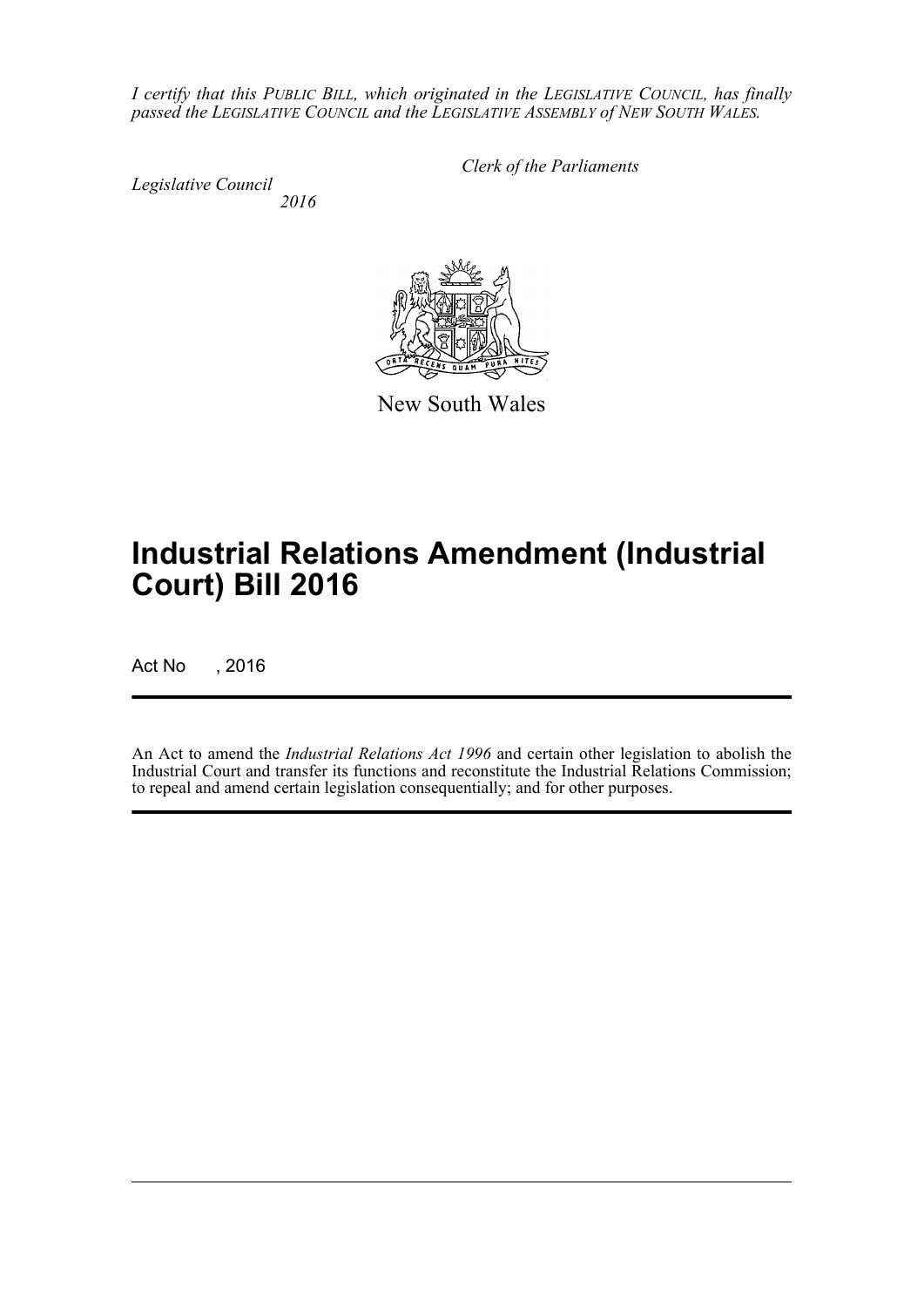Industrial Relations Amendment (Industrial Court) Bill 2016 [NSW]

## <span id="page-2-0"></span>**The Legislature of New South Wales enacts:**

### **1 Name of Act**

This Act is the *Industrial Relations Amendment (Industrial Court) Act 2016*.

### <span id="page-2-1"></span>**2 Commencement**

- (1) This Act commences on a day or days to be appointed by proclamation, except as provided by subsection (2).
- (2) Schedule 1 [115]–[117] commence on the date of assent to this Act.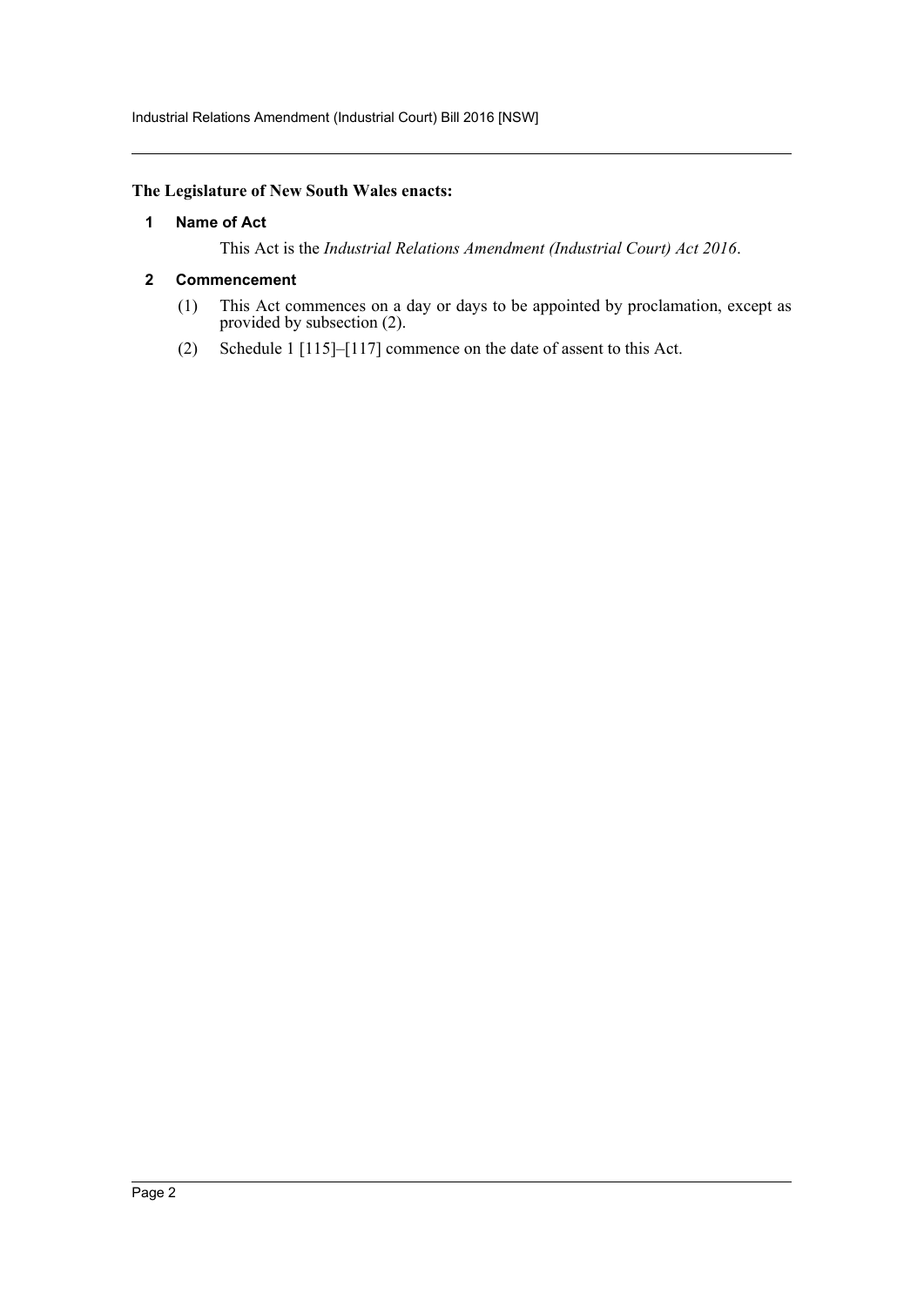## <span id="page-3-0"></span>**Schedule 1 Amendment of Industrial Relations Act 1996 No 17**

## **[1] Section 15 Commencement of award**

Omit "a Presidential Member" from the note at the end of the section. Insert instead "the Chief Commissioner".

### **[2] Section 91 Interpretation**

Omit "President of the Commission" from the definition of *approved form* in section 91 (1). Insert instead "Chief Commissioner".

### **[3] Chapter 2, Part 9 Unfair contracts**

Omit "Commission" wherever occurring (except sections 105 and 109). Insert instead "Supreme Court".

### **[4] Section 105 Definitions**

Omit the note at the end of the section.

### **[5] Section 109**

Omit the section. Insert instead:

## **109 Supreme Court may refer applications to Commission for conciliation**

- (1) If the Supreme Court considers it appropriate to do so, it is to refer an application to the Commission for conciliation within the period (if any) that it may order.
- (2) The Chief Commissioner must, if satisfied that all reasonable attempts have been made to settle the matter but have been unsuccessful, issue a certificate to that effect to the parties to the application and the Principal Registrar of the Supreme Court.
- (3) If a certificate has been issued under subsection (2), the Supreme Court is to determine the application in accordance with this Act.
- (4) However, if the application is settled by conciliation, the Supreme Court may:
	- (a) dismiss the application, or
	- (b) make an order on the agreed terms of the settlement.

#### **[6] Section 135 Arbitration after attempted conciliation**

Omit "President of the Commission" and "constituted by the President" from section 135 (3).

Insert instead "Chief Commissioner" and "constituted by the Chief Commissioner", respectively.

## **[7] Section 139 Contravention of dispute order**

Omit "Commission" wherever occurring (except the note). Insert instead "Supreme Court".

#### **[8] Section 139**

Omit the note at the end of the section.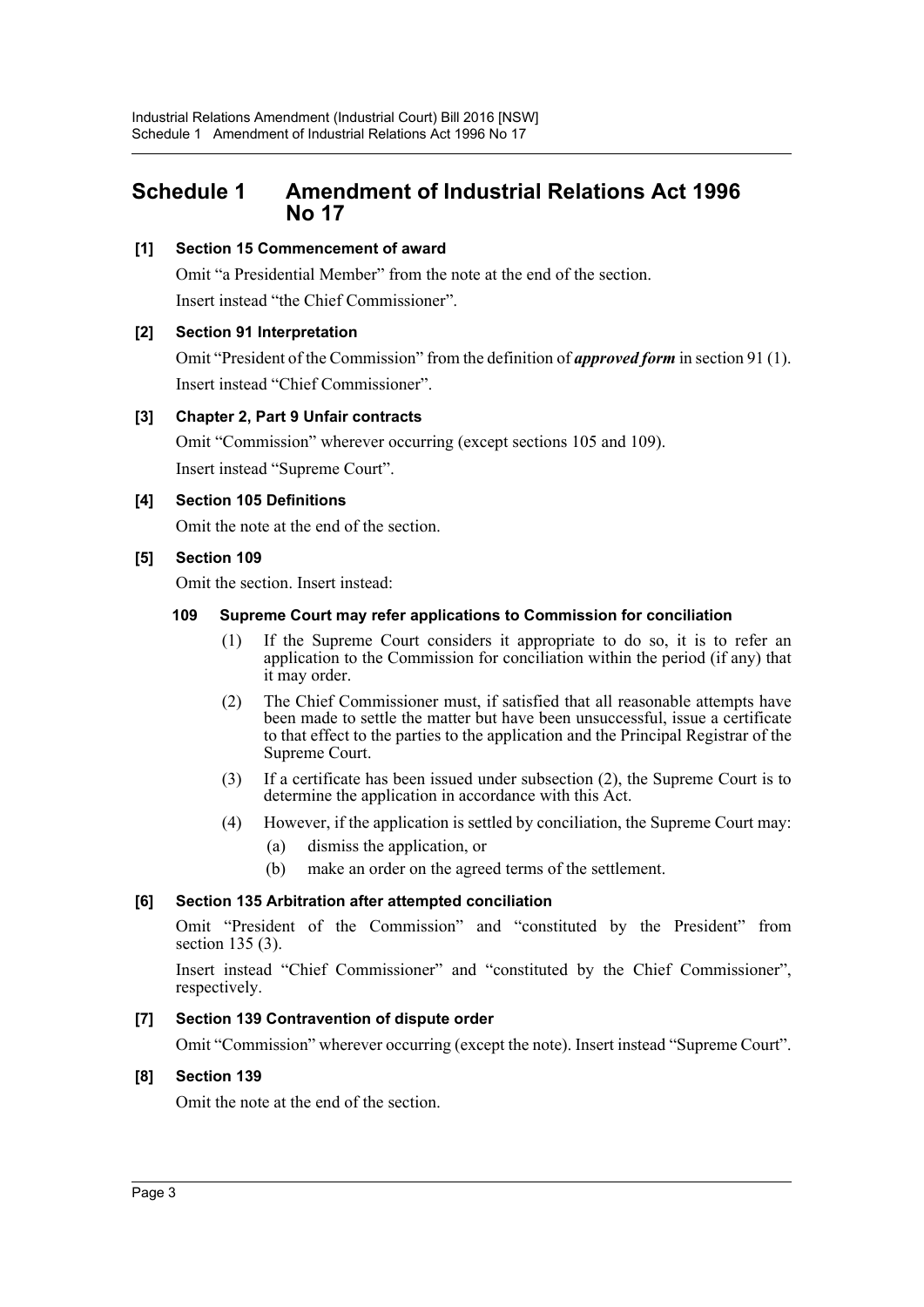## **[9] Section 146 General functions of Commission**

Omit the second sentence of section 146 (2).

**[10] Section 146C Commission to give effect to certain aspects of government policy on public sector employment**

Omit section 146C (5).

**[11] Section 146D Commission has no jurisdiction in respect of death and disability payments for police officers**

Omit section 146D (6).

### **[12] Section 147**

Omit the section. Insert instead:

#### **147 Constitution of Commission**

The Commission consists of the following members:

- (a) a Chief Commissioner,
- (b) Commissioners.

## **[13] Section 148 Appointment of members of the Commission**

Insert at the end of the section:

- (2) A person is not eligible to be appointed as the Chief Commissioner unless the person is:
	- (a) a person who holds or has held a judicial office of this State or of the Commonwealth, another State or a Territory, or
	- (b) an Australian lawyer.
- **[14] Section 149 Judicial members** Omit the section.
- **[15] Section 150 Provisions relating to members of Commission**

Omit "(including judicial members)" and the note to the section.

- **[16] Chapter 4, Part 3 The Commission in Court Session** Omit the Part.
- **[17] Section 155 Constitution of Commission for exercise of functions**

Omit "except in the case of the Commission in Court Session," from section 155 (1) (b).

**[18] Section 155 (2)** Omit the subsection.

## **[19] Section 156 Full Bench of Commission**

Omit "Subject to section 155 (2), a" and "President" from section 156 (1). Insert instead "A" and "Chief Commissioner", respectively.

## **[20] Section 156 (1), note**

Omit the note.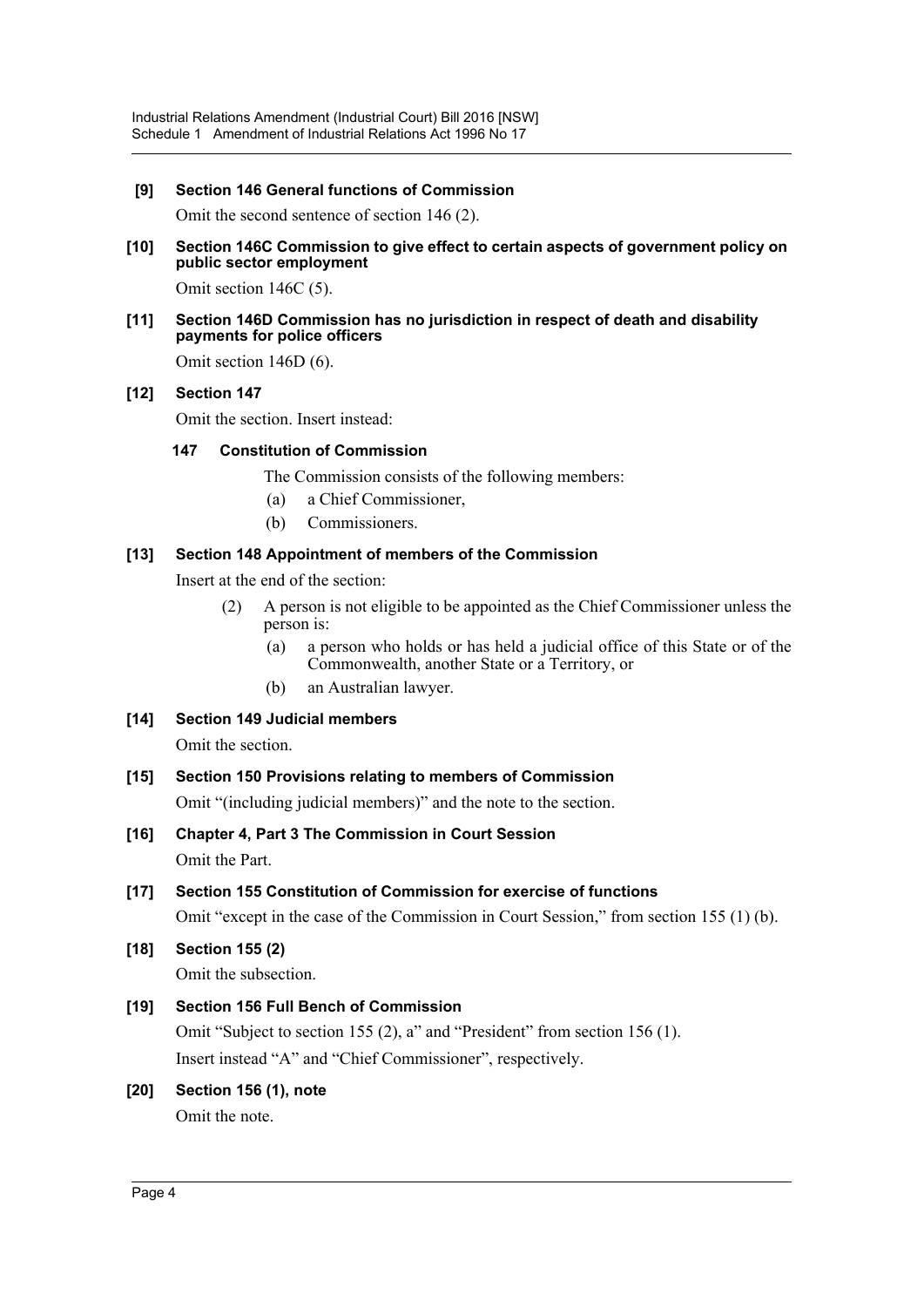## **[21] Section 156 (2)**

Omit the subsection.

### **[22] Section 157 Regional matters**

Omit "President of the Commission" wherever occurring in section 157 (1) and (2). Insert instead "Chief Commissioner".

### **[23] Section 157 (2)**

Omit "that the President". Insert instead "that the Chief Commissioner".

## **[24] Section 157 (3)**

Omit ", and a regional office of the Industrial Registry must be established in,".

## **[25] Section 158 Matters relating to general award review or discrimination in workplace**

Omit "President of the Commission", "Deputy Presidents" and "Deputy President" wherever occurring.

Insert instead "Chief Commissioner", "Commissioners" and "Commissioner", respectively.

### **[26] Section 159 Arrangement of business**

Omit "President of the Commission" from section 159 (1). Insert instead "Chief Commissioner".

### **[27] Section 159 (2)**

Omit the subsection.

#### **[28] Section 160**

Omit the section. Insert instead:

#### **160 Delegation by Chief Commissioner**

The Chief Commissioner may delegate to a Commissioner any of the functions of the Chief Commissioner, other than this power of delegation.

#### **[29] Section 161 Annual report**

Omit "President of the Commission". Insert instead "Chief Commissioner".

#### **[30] Section 162 Procedure generally**

Omit "(except when it is in Court Session)" from section 162 (2) (i).

#### **[31] Section 162A Transfer of certain proceedings to Industrial Magistrates**

Omit section 162A (2) and (3). Insert instead:

- (2) If any proceedings to which this section applies have been instituted in or before the Supreme Court, but the hearing of the matter has not been commenced, the Chief Justice or another Judge of the Supreme Court may order the transfer of the proceedings to the Local Court to be dealt with by the Local Court.
- (3) The Chief Justice or Judge of the Supreme Court is not to make an order under this section unless: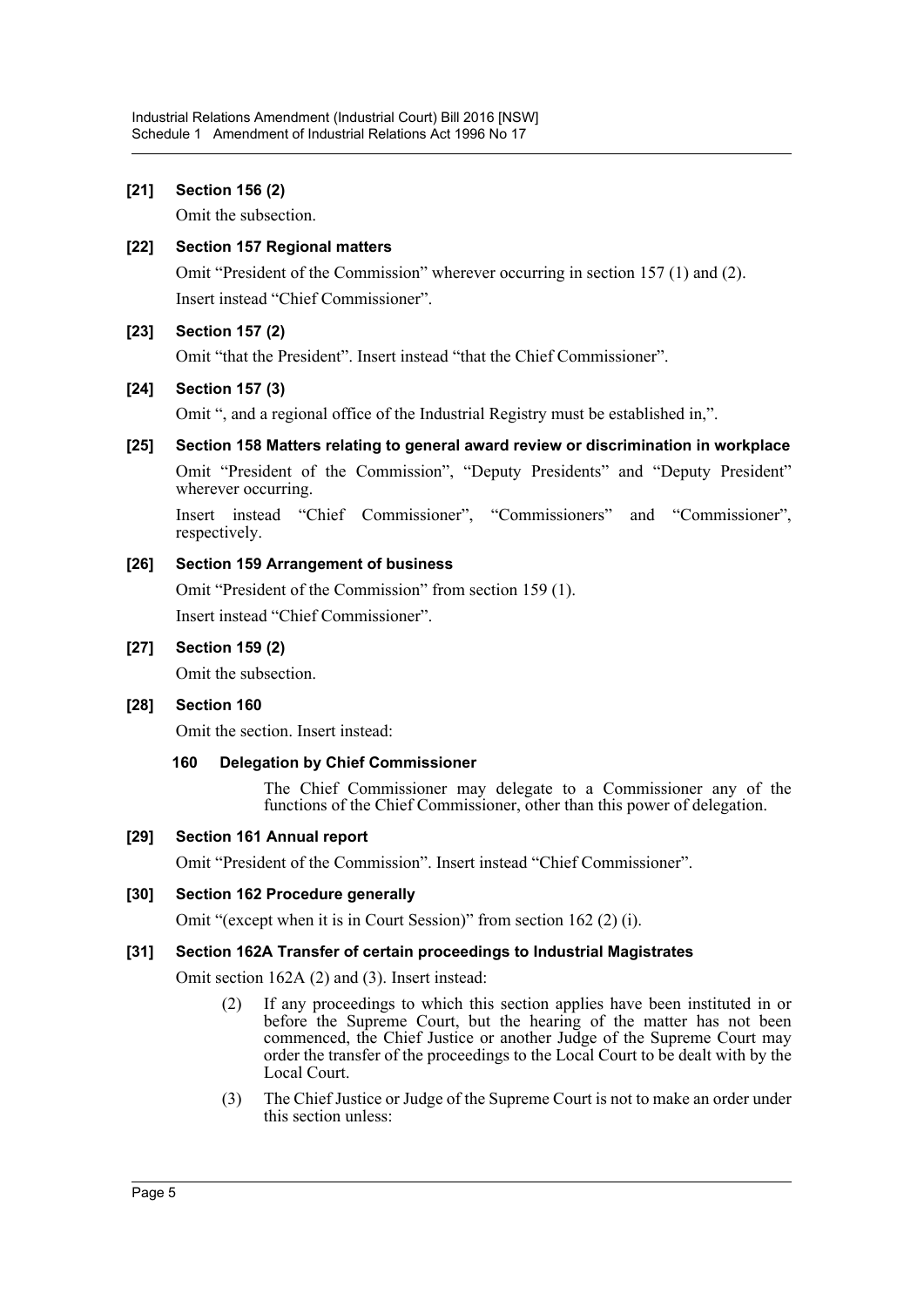- (a) the Chief Justice or Judge is satisfied that the proceedings concerned should have been instituted in the Local Court because of the nature of the proceedings, or
- (b) the Local Court has jurisdiction to deal with the proceedings.

#### **[32] Section 162B Exercise of Commission's functions by Industrial Registrar and Registry officers**

Omit "President" from section 162B (1). Insert instead "Chief Commissioner".

**[33] Section 163 Rules of evidence and legal formality**

Omit section 163 (2).

**[34] Section 164 Powers of Commission as to the production of evidence and perjury**

Omit section 164 (2). Insert at the end of the section:

**Note.** See also sections 180 (Contempt of Commission—offence) and 355D (Proceedings for contempt of Commission).

#### **[35] Section 164A Powers of Commission as to the disclosure of matters before the Commission**

Omit section 164A (2) and (5).

**[36] Section 164A (3)**

Omit "(other than in Court Session)".

- **[37] Section 168 Criminal procedure** Omit the section.
- **[38] Section 169 Anti-discrimination matters** Omit section 169 (5).
- **[39] Section 172 Power to order secret ballot** Omit section 172 (8).
- **[40] Section 176 Reconstitution of Commission during hearing** Omit "President of the Commission" from section 176 (1). Insert instead "Chief Commissioner".
- **[41] Section 176 (1)**

Omit the second sentence.

**[42] Section 176 (3) and (4)** Omit the subsections.

## **[43] Section 178 Commission divided in opinion**

Omit section 178 (2). Insert instead:

- (2) If the members are equally divided in their opinion, the opinion that prevails is:
	- (a) the opinion of the Chief Commissioner if the Chief Commissioner is sitting, or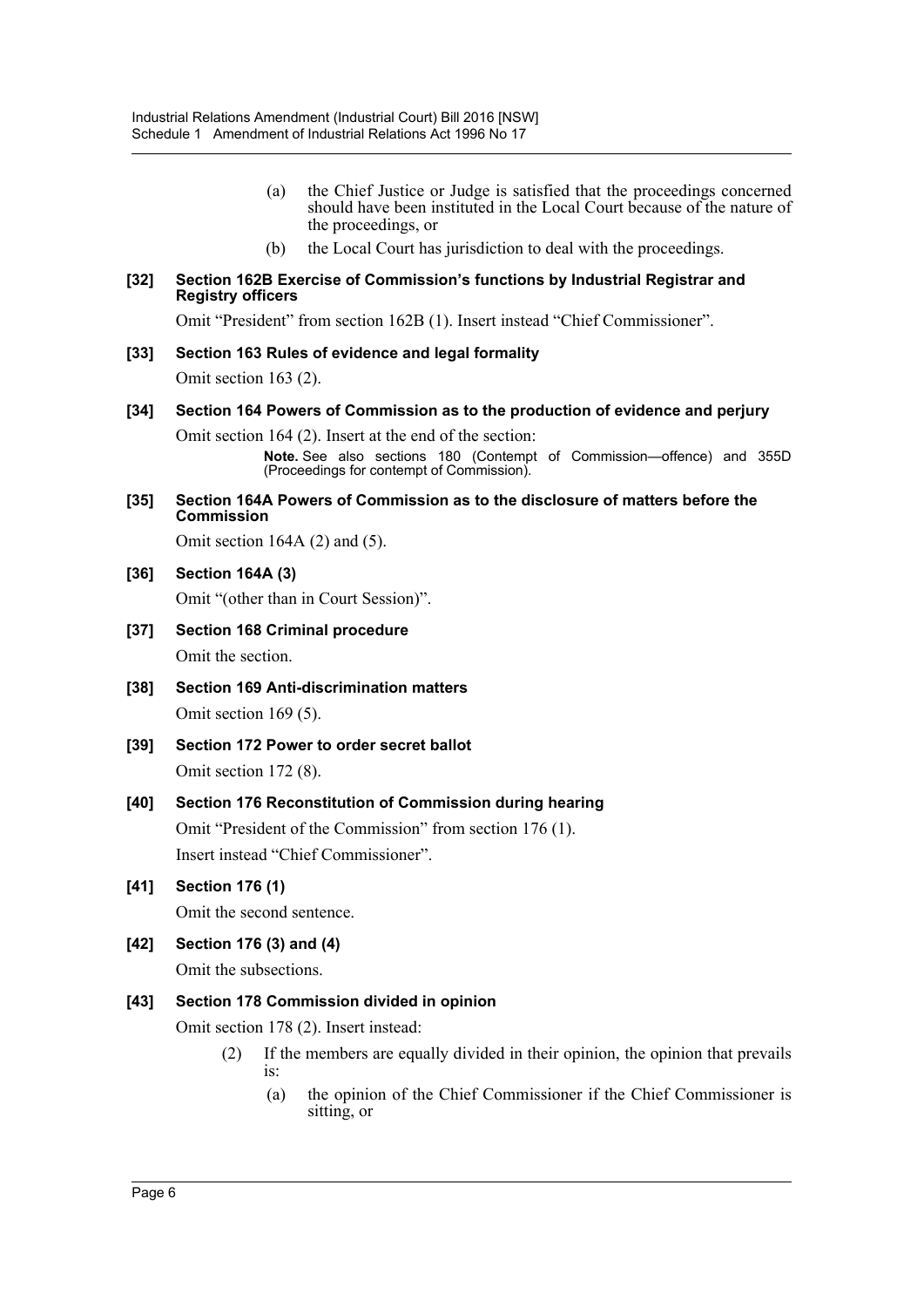(b) if the Chief Commissioner is not sitting—the opinion of the senior member of the Commission sitting.

#### **[44] Sections 178A and 178B**

Insert after section 178:

#### **178A Reference of questions of law to Supreme Court**

- (1) The Commission may, of its own motion or at the request of a party, refer a question of law arising in the proceedings to the Supreme Court for the opinion of the Court.
- (2) The Commission may refer a question of law under this section only if the Chief Commissioner has consented in writing to the question being referred.
- (3) The Supreme Court has jurisdiction to hear and determine any question of law referred to it under this section, but may decline to exercise that jurisdiction if it considers it appropriate to do so.
- (4) If a question of law arising in proceedings has been referred to the Supreme Court under this section, the Commission is not:
	- (a) to give a decision in the proceedings to which the question is relevant while the reference is pending, or
	- (b) to proceed in a manner, or make a decision, that is inconsistent with the opinion of the Supreme Court on the question.
- (5) Subsection (4) extends to a Full Bench of the Commission that is determining an appeal from a decision of the Commission in proceedings before which a question of law has been referred by the Commission at first instance to the Supreme Court under this section.

#### **178B Transfer of proceedings from Commission to Supreme Court**

- (1) The Supreme Court may, on application or of its own motion, order that proceedings before the Commission be transferred to the Court if it is satisfied that the Court (and not the Commission) has jurisdiction to deal with the proceedings.
- (2) An application may be made under subsection (1) by a party to proceedings before the Commission or proceedings before the Supreme Court (including proceedings under section 178A).
- (3) The Supreme Court may make such other orders as it considers necessary to facilitate the transfer of the proceedings (including orders that continue or preserve the effect of matters already done in or for the proceedings in the Commission).

## **[45] Section 179 Finality of decisions**

Omit ", but does not extend to any such purported decision of the Commission in Court Session" from section 179 (4).

#### **[46] Section 180 Contempt of Commission—offence**

Omit section 180 (3).

#### **[47] Section 181 Costs**

Omit "when it is not in Court Session" from section 181 (2).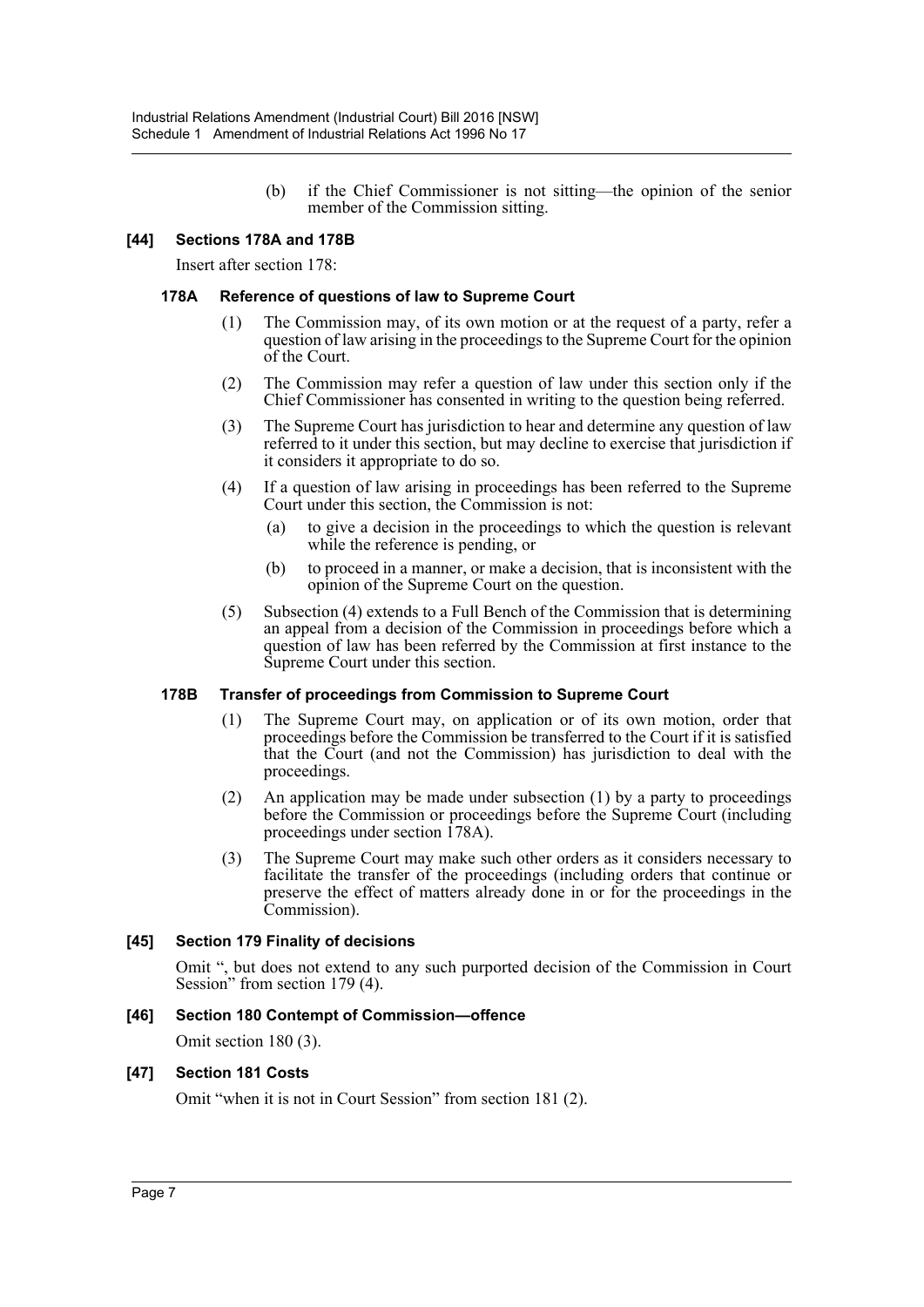| $[48]$ | <b>Section 181 (3)</b>                                                                              |
|--------|-----------------------------------------------------------------------------------------------------|
|        | Omit the subsection.                                                                                |
| $[49]$ | Section 182 Recovery of amounts ordered to be paid                                                  |
|        | Omit ", but not including a criminal or civil penalty" from section 182 (1).                        |
| $[50]$ | <b>Section 185 Rules of Commission</b>                                                              |
|        | Omit section 185 (4).                                                                               |
| [51]   | <b>Section 185A Practice notes</b>                                                                  |
|        | Omit "President" from section 185A (1). Insert instead "Chief Commissioner".                        |
| $[52]$ | <b>Section 185A (1)</b>                                                                             |
|        | Omit the note.                                                                                      |
| $[53]$ | Section 186 Establishment and procedure of the Rule Committee of the Commission                     |
|        | Omit "President of the Commission" wherever occurring.                                              |
|        | Insert instead "Chief Commissioner".                                                                |
| $[54]$ | Section 186 (1) (b)                                                                                 |
|        | Omit the paragraph. Insert instead:                                                                 |
|        | 2 Commissioners appointed by the Chief Commissioner.<br>(b)                                         |
| $[55]$ | Section 186 (4) (b)                                                                                 |
|        | Omit "President" wherever occurring. Insert instead "Chief Commissioner".                           |
| $[56]$ | Section 187 Appeal to Full Bench from decision of Commission                                        |
|        | Omit section $187(2)$ (including the note).                                                         |
| $[57]$ | Section 189 Time and procedure for making appeals                                                   |
|        | Omit "a Presidential Member" from section 189 (1).                                                  |
|        | Insert instead "the Chief Commissioner (or a Commissioner nominated by the Chief<br>Commissioner)". |
| $[58]$ | Section 190 Stay of decision appealed against                                                       |
|        | Omit "a Presidential Member".                                                                       |
|        | Insert instead "the Chief Commissioner (or a Commissioner nominated by the Chief<br>Commissioner)". |
| $[59]$ | Section 190A Interlocutory and other matters in proceedings on appeal                               |
|        | Omit "President" wherever occurring in section 190A (1).                                            |
|        | Insert instead "Chief Commissioner".                                                                |
| [60]   | Section 193 References by members to Full Bench                                                     |
|        | Omit "President" wherever occurring in section 193 (1) and (2).                                     |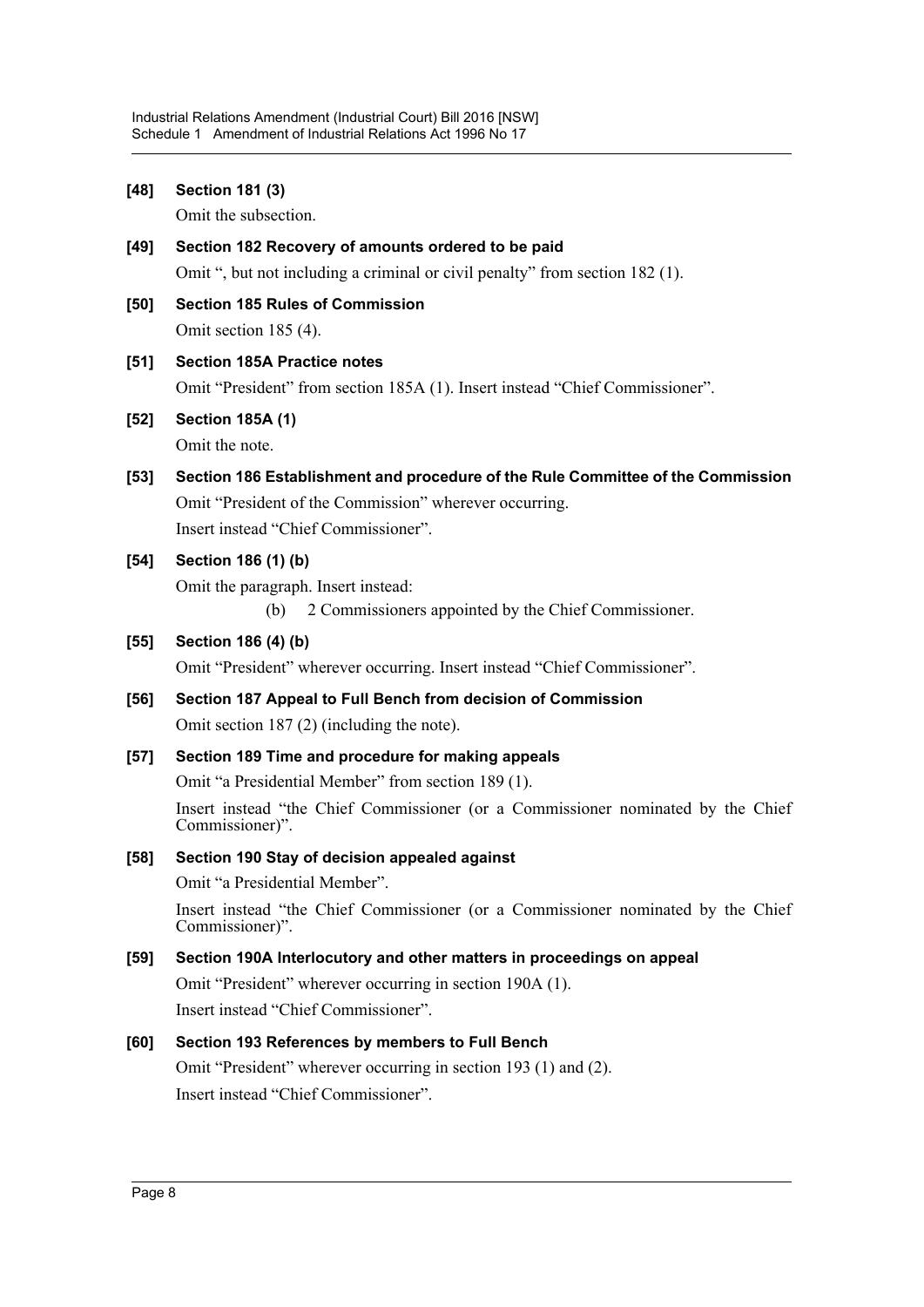### **[61] Section 193 (5)**

Omit the subsection.

**[62] Section 195 Reference by, or removal from, Industrial Registrar to Commission** Omit "President" wherever occurring. Insert instead "Chief Commissioner".

## **[63] Section 197 Appeals from Local Court**

Omit "Commission in Court Session" wherever occurring in section 197 (1) and (4). Insert instead "Supreme Court".

### **[64] Section 197 (5)**

Omit the subsection. Insert instead:

(5) Section 179 (Finality of decisions) applies to a decision or purported decision of the Local Court in proceedings to which this section applies in the same way as it applies to a decision or purported decision of the Commission.

#### **[65] Section 197B Appeals on questions of law in relation to public sector promotional and disciplinary matters**

Omit "Commission in Court Session" wherever occurring. Insert instead "Supreme Court".

### **[66] Section 198 Establishment of Industrial Committees**

Omit "a Presidential Member" from section 198 (1). Insert instead "the Chief Commissioner".

## **[67] Section 199 Functions of Industrial Committee**

Omit "President of the Commission" from section 199 (2) (a). Insert instead "Chief Commissioner".

## **[68] Section 199 (5)**

Omit the subsection.

## **[69] Section 200 Duration and dissolution of Industrial Committees**

Omit "a Presidential Member" wherever occurring in section 200 (2) and (3). Insert instead "the Chief Commissioner".

## **[70] Section 202 Definitions**

Omit "the President" from the definition of *State President*. Insert instead "the Chief Commissioner".

**[71] Section 204 Referral of matter by State President to Federal Commission** Omit section 204 (5).

## **[72] Section 206 Dual Federal and State appointments of members**

Omit the definition of *member of the State Commission* from section 206 (6).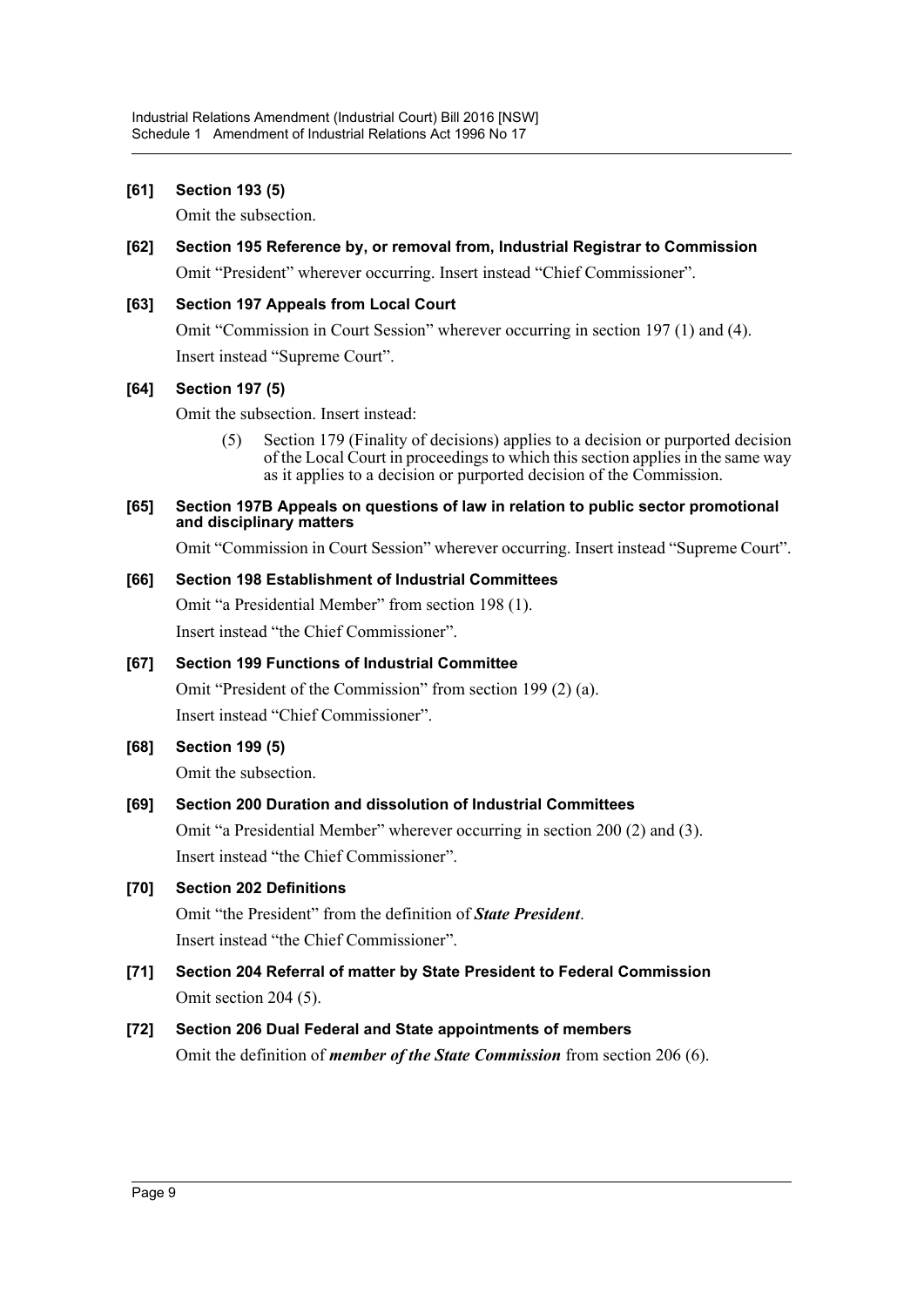## **[73] Chapter 5 Industrial organisations**

Omit "Commission" wherever occurring in Parts 3, 4 (except Division 3) and 5 of Chapter 5.

Insert instead "Supreme Court".

### **[74] Section 231A**

Insert after section 231:

### **231A Notification of cancellation proceedings and decisions**

The Principal Registrar of the Supreme Court must notify the Industrial Registrar about each of the following:

- (a) that an application for the cancellation of the registration of an industrial organisation has been filed with the Supreme Court,
- (b) that the Supreme Court has cancelled the registration of an industrial organisation.

## **[75] Section 233 Application of Part to State organisations**

Omit the note to the section.

### **[76] Section 318 Commencement of determination**

Omit "a Presidential Member" from the note at the end of the section.

Insert instead "the Chief Commissioner (or a Commissioner nominated by the Chief Commissioner)".

## **[77] Section 334 Cancellation of registration**

Omit "The Commission in Court Session" and "the Commission" wherever occurring. Insert instead "A Full Bench of the Commission" and "the Full Bench", respectively.

## **[78] Section 338 Withdrawal or cancellation of registration**

Omit "The Commission in Court Session" and "the Commission" wherever occurring. Insert instead "The Supreme Court" and "the Supreme Court", respectively.

## **[79] Section 347 Contract of Carriage Tribunal**

Omit section 347 (2) and (3). Insert instead:

- (2) Except as provided by subsection (3), the Tribunal is constituted by a member of the Commission sitting alone.
- (3) In the case of arbitration proceedings under this Part, the Tribunal is, for the purposes of the proceedings, constituted by a member of the Commission and 2 part-time members nominated by the member of the Commission, one from each of the arbitration panels.

#### **[80] Section 347 (8) (b)**

Omit "Presidential member". Insert instead "member of the Commission".

#### **[81] Section 348 Compulsory conference with respect to claims**

Omit "President of the Commission" wherever occurring in section 348 (4) and (5). Insert instead "Chief Commissioner".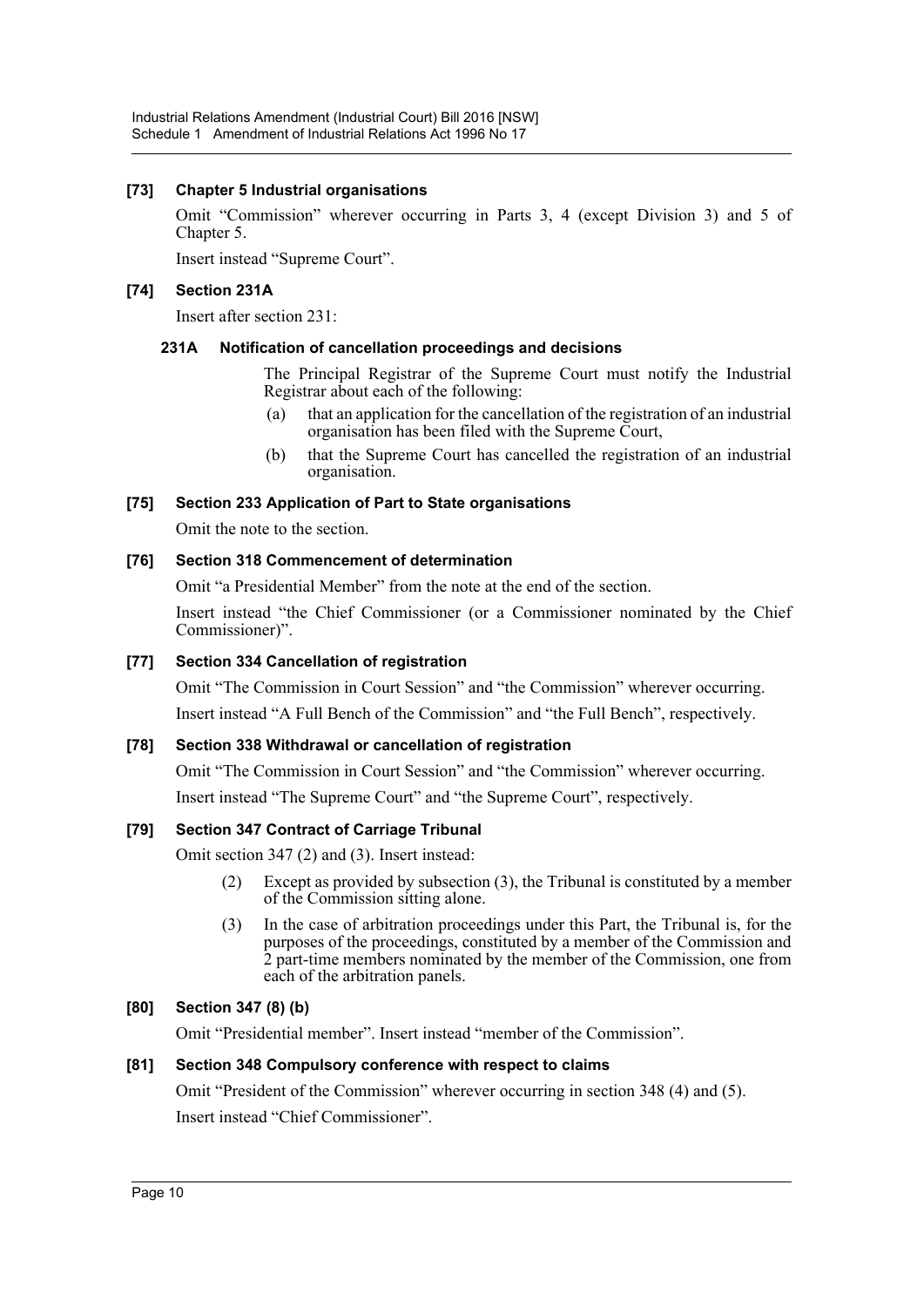### **[82] Section 348 (5)**

Omit "Presidential Member". Insert instead "member of the Commission".

- **[83] Section 351 General procedure and powers of Tribunal** Omit "other than in Court Session" from section 351 (1).
- **[84] Section 352 Voting by members of Tribunal** Omit "Presidential Member" wherever occurring in section 352 (3). Insert instead "member of the Commission".

### **[85] Section 353 Costs**

Omit "Presidential Member" from section 353 (2). Insert instead "member of the Commission".

## **[86] Chapter 6A**

Insert after Chapter 6:

## **Chapter 6A Industrial proceedings before Supreme Court**

### **355A Definitions**

In this Chapter:

*industrial legislation* means any of the following:

- (a) this Act,
- (b) the *Annual Holidays Act 1944*,
- (c) the *Coal and Oil Shale Mine Workers (Superannuation) Act 1941*,
- (d) the *Contract Cleaning Industry (Portable Long Service Leave Scheme) Act 2010*,
- (e) the *Employment Protection Act 1982*,
- (f) the *Entertainment Industry Act 2013*,
- (g) the *Health Services Act 1997*,
- (h) the *Industrial Relations (Child Employment) Act 2006*,
- (i) the *Long Service Leave Act 1955*,
- (j) the *Long Service Leave (Metalliferous Mining Industry) Act 1963*,
- (k) the *Superannuation Administration Act 1996*,
- (l) a statutory rule under any of those Acts.

*industrial proceedings* means proceedings before the Supreme Court for the exercise of its functions under any industrial legislation.

#### **355B Jurisdiction of Supreme Court**

The Supreme Court has jurisdiction over the following proceedings:

- (a) proceedings for an offence against any industrial legislation (including proceedings for contempt of the Commission),
- (b) proceedings under Part 9 of Chapter 2 (Unfair contracts),
- (c) proceedings under section 139 (Contravention of dispute order),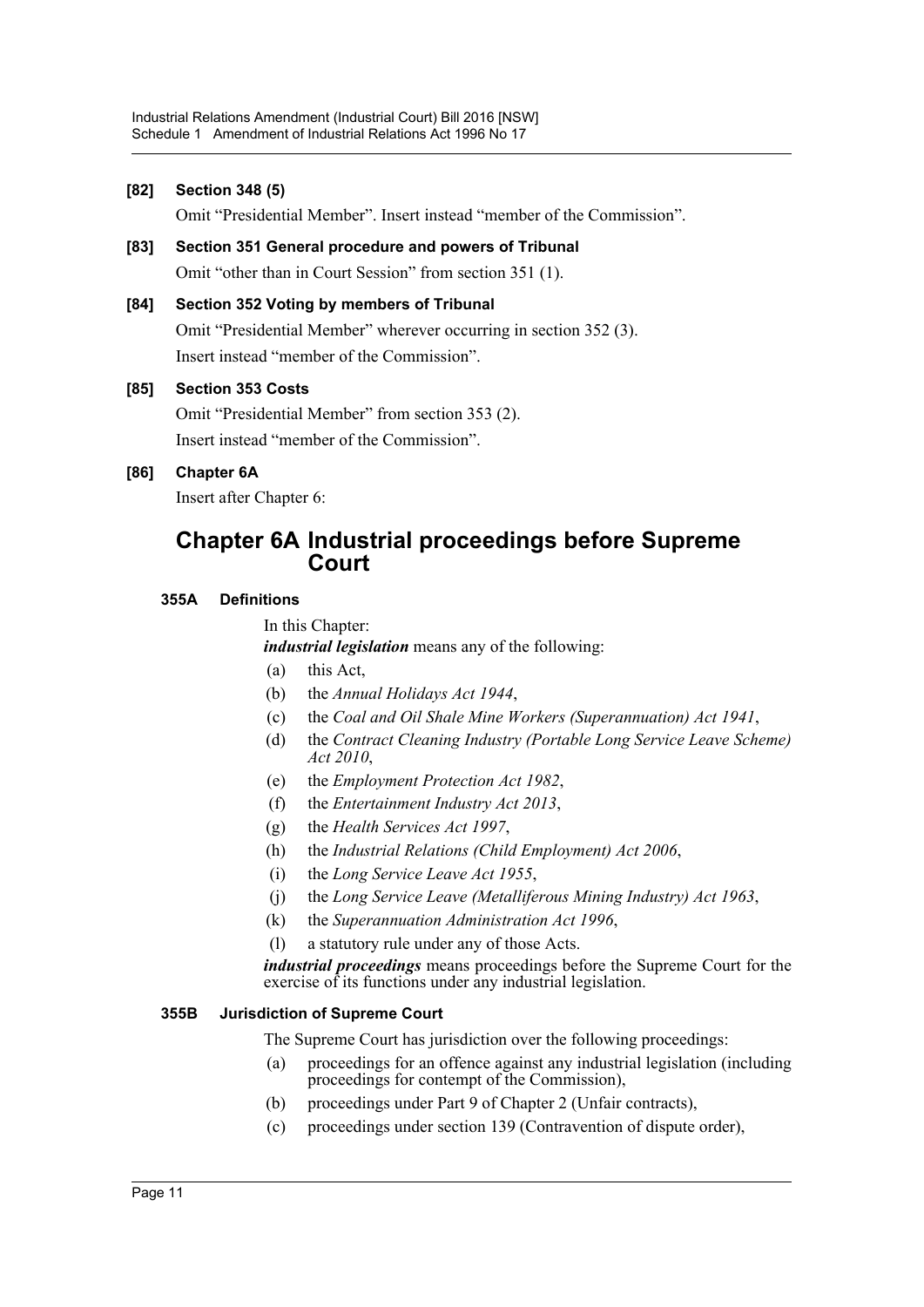- (d) proceedings under section 197B (Appeals on questions of law in relation to public sector promotional and disciplinary matters),
- (e) proceedings under Parts 3, 4 and 5 of Chapter 5 (which deal with the registration and regulation of industrial organisations), other than Division 3 of Part 4 (Election of officers),
- (f) proceedings for declarations of right under section 355C (Declaratory jurisdiction),
- (g) proceedings under Part 1 of Chapter 7 (Breach of industrial instruments),
- (h) proceedings for the recovery of money under Part 2 of Chapter 7 (other than small claims under section 380),
- (i) proceedings on a superannuation appeal under section 88 of the *Superannuation Administration Act 1996*,
- (j) proceedings on an appeal or case stated under any industrial legislation from an Industrial Magistrate or any other court,
- (k) any other industrial proceedings.

#### **355C Declaratory jurisdiction**

- (1) The Supreme Court may make binding declarations of right in relation to a matter in which the Commission (however constituted) has jurisdiction. The Supreme Court may do so, whether or not any consequential relief is or could be claimed.
- (2) Proceedings before the Supreme Court are not open to objection on the ground that a declaration of right only is sought.
- (3) This section does not limit any jurisdiction or power that the Supreme Court has apart from this section to make binding declarations of right. **Note.** See, for example, section 75 of the *Supreme Court Act 1970*.

#### **355D Proceedings for contempt of Commission**

- (1) If it is alleged, or appears to the Commission on its own view, that a person is guilty of contempt of the Commission, the Commission may refer the matter to the Supreme Court for determination.
- (2) For the purposes of subsection (1), conduct is contempt only if the same conduct in relation to the Supreme Court would be a contempt of the Supreme Court.
- (3) The Supreme Court is to dispose of any matter referred to it under this section in the manner it considers appropriate.
- (4) Conduct may be punished as a contempt of the Commission even though it could be punished as an offence against section 180.
- (5) However, a person is not liable to be punished twice if the person's conduct constitutes both an offence against section 180 and a contempt of the Commission.

#### **355E Special provisions applicable to industrial proceedings**

- (1) Each of the following provisions apply in relation to industrial proceedings as if references to the Commission were references to the Supreme Court:
	- (a) section 167 (Intervention by Minister, ADB and State peak council),
	- (b) section  $169 (1)$ –(3) (Anti-discrimination matters),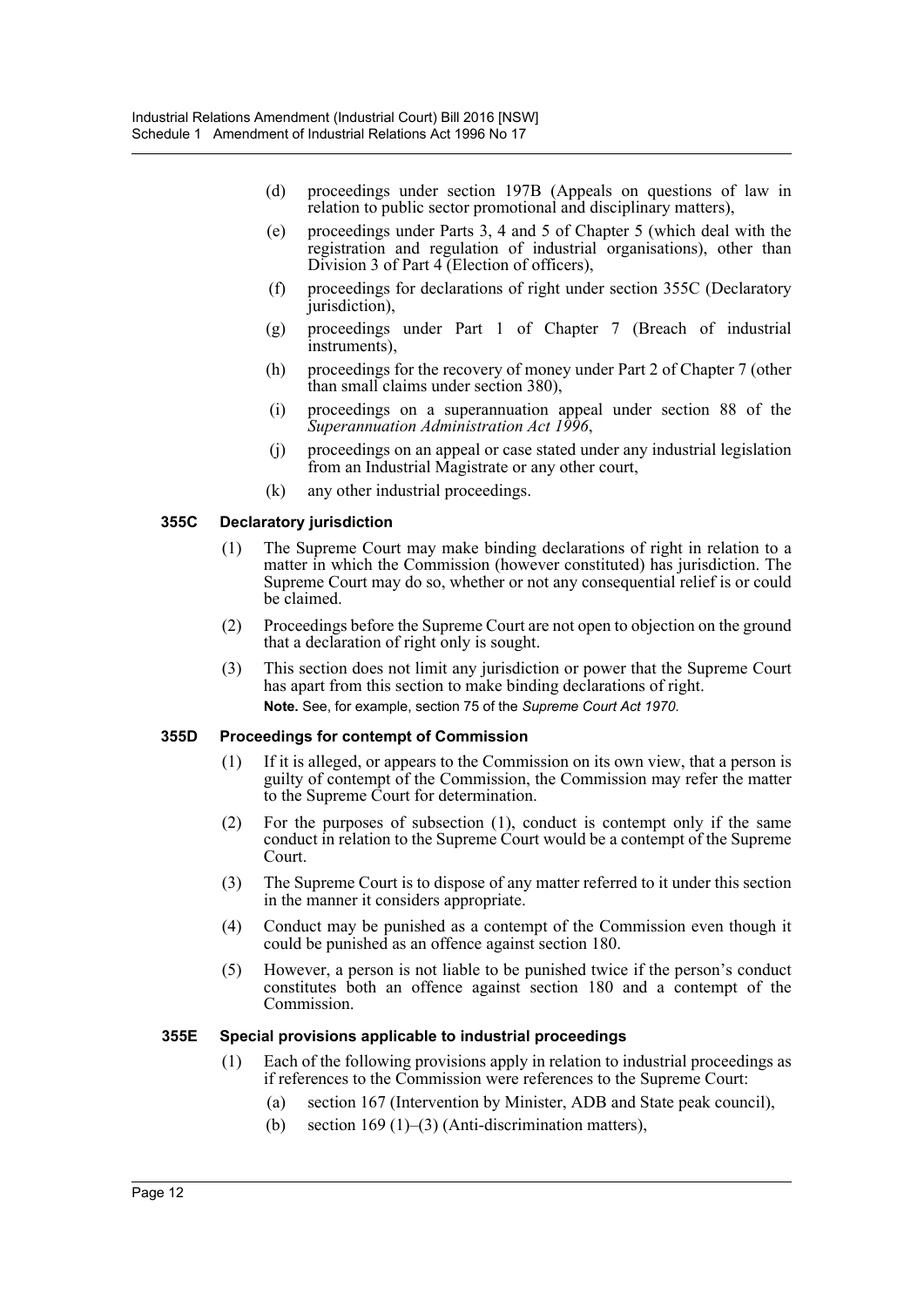- (c) section 181A (Obligation to disclose costs to clients and Commission).
- (2) Unless it determines that it is not appropriate to do so, the Supreme Court must take into account the public interest in the exercise of its functions in industrial proceedings and, for that purpose, must have regard to:
	- (a) the objects of this Act, and
	- (b) the state of the economy of New South Wales and the likely effect of its decisions on that economy.
- (3) The Supreme Court may not award costs in proceedings for a contravention of a dispute order or in proceedings under Division 2 of Part 4 of Chapter 5 (which deals with rules of industrial organisations).
- (4) The Supreme Court may, on the application of a party to industrial proceedings, grant leave for the party to be represented by an agent who is not an Australian legal practitioner if it considers it appropriate to do so.
- (5) This section applies despite anything to the contrary in the *Supreme Court Act 1970* or the *Civil Procedure Act 2005* (or the statutory rules under either of those Acts).
- (6) In this section:

*industrial proceedings* do not include:

- (a) proceedings for an offence against any industrial legislation, or
- (b) proceedings before the Court of Appeal for a judicial review of, or on an appeal against, a judgment, order, opinion, direction, determination or other decision of the Supreme Court in a Division in exercise (or purported exercise) of a function under any industrial legislation, or
- (c) proceedings of a kind excluded by the regulations.

## **[87] Section 356 Definition**

Omit "Commission in Court Session" from paragraph (a) of the definition of *industrial court*.

Insert instead "Supreme Court".

## **[88] Section 359 Injunction to restrain further contraventions of industrial instruments**

Omit "Commission in Court Session", "the Commission's" and "the Commission".

Insert instead "Supreme Court", "the Supreme Court's" and "the Supreme Court", respectively.

## **[89] Section 364 Definitions**

Omit "Commission in Court Session" from paragraph (a) of the definition of *industrial court* in section 364 (1).

Insert instead "Supreme Court".

## **[90] Section 364 (1), definition of "industrial court"**

Omit ", whether or not in Court Session" from paragraph (b).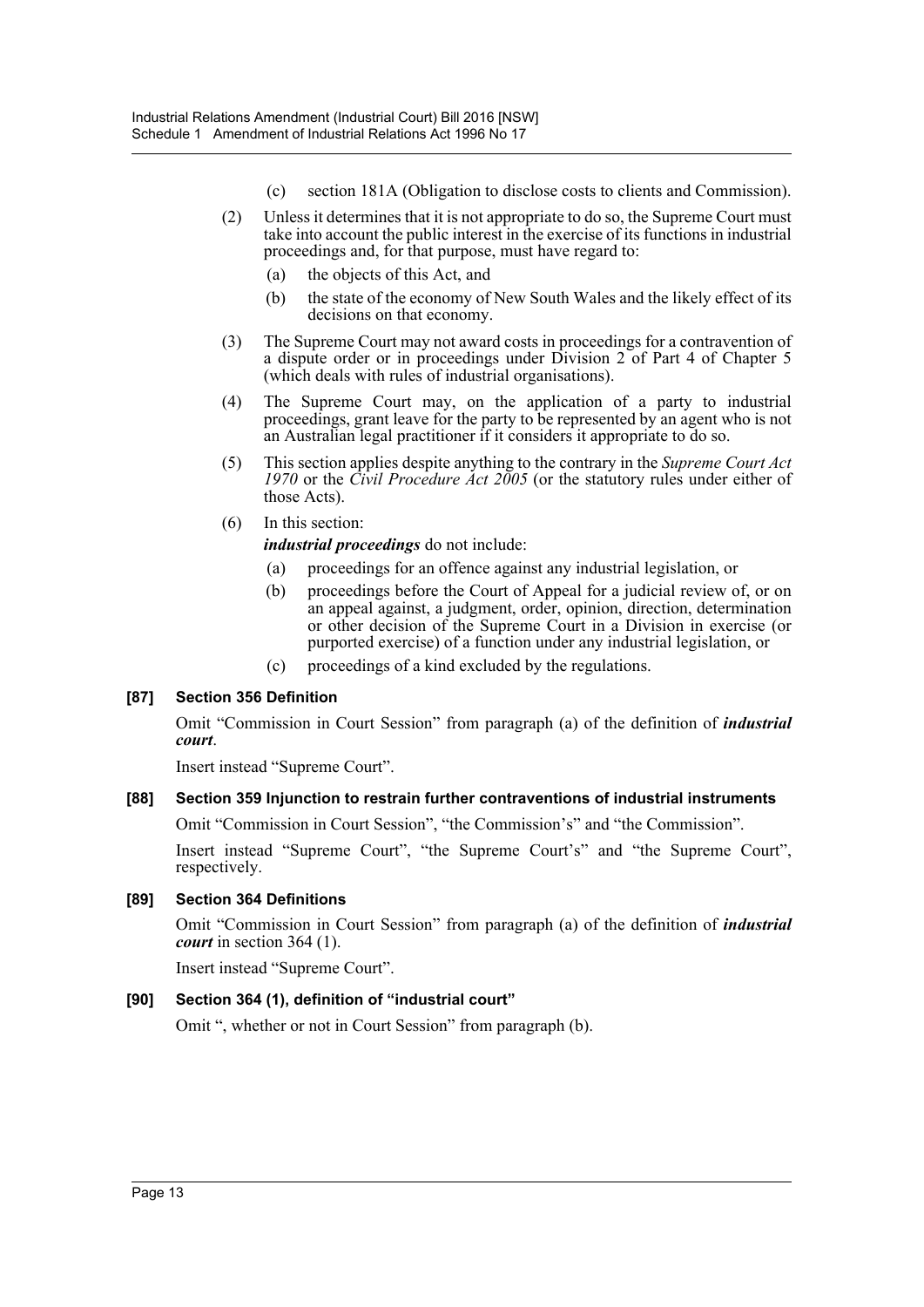## **[91] Section 371 Conciliation to be attempted before order made**

Omit section 371 (1). Insert instead:

- (1) The industrial court is not to make an order under this Part until:
	- (a) for proceedings before the Supreme Court—the parties to the application for the order satisfy the Court that they unsuccessfully attempted to settle the matter by means of a conciliation conducted by the Commission, or
	- (b) for proceedings before another industrial court—the court has brought, or has used its best endeavours to bring, the parties to the application for the order to a settlement acceptable to those parties.

#### **[92] Section 380 Small claims during other Commission hearings**

Omit "even though it is not constituted as the Commission in Court Session" from section 380 (4).

#### **[93] Section 397**

Omit the section. Insert instead:

#### **397 Nature of proceedings for offences**

- (1) Proceedings for an offence against this Act or the regulations may be dealt with:
	- (a) summarily before the Local Court, or
	- (b) summarily before the Supreme Court in its summary jurisdiction.
- (2) However, proceedings for an offence against section 180 may only be dealt with by the Supreme Court.
- (3) If proceedings are brought in the Local Court, the maximum monetary penalty that the Local Court may impose for the offence is 100 penalty units, despite any higher maximum monetary penalty provided in respect of the offence.

#### **[94] Section 399 Authority to prosecute**

Omit section 399 (4).

#### **[95] Section 402 Recovery of penalty by appointment of receiver**

Omit "Commission in Court Session" and "the Commission" wherever occurring in section 402 (4) and (5) (a).

Insert instead "Supreme Court" and "the Supreme Court", respectively.

#### **[96] Chapter 7A Appeals to Supreme Court**

Omit the Chapter.

#### **[97] Schedule 2 Provisions relating to members of Commission**

Omit clause 1. Insert instead:

#### **1 Acting Chief Commissioner**

- (1) The Minister may appoint a member of the Commission (including an Acting Commissioner) to be Acting Chief Commissioner during the absence from duty of the Chief Commissioner.
- (2) The next most senior Commissioner is the Acting Chief Commissioner during the absence from duty of the Chief Commissioner if: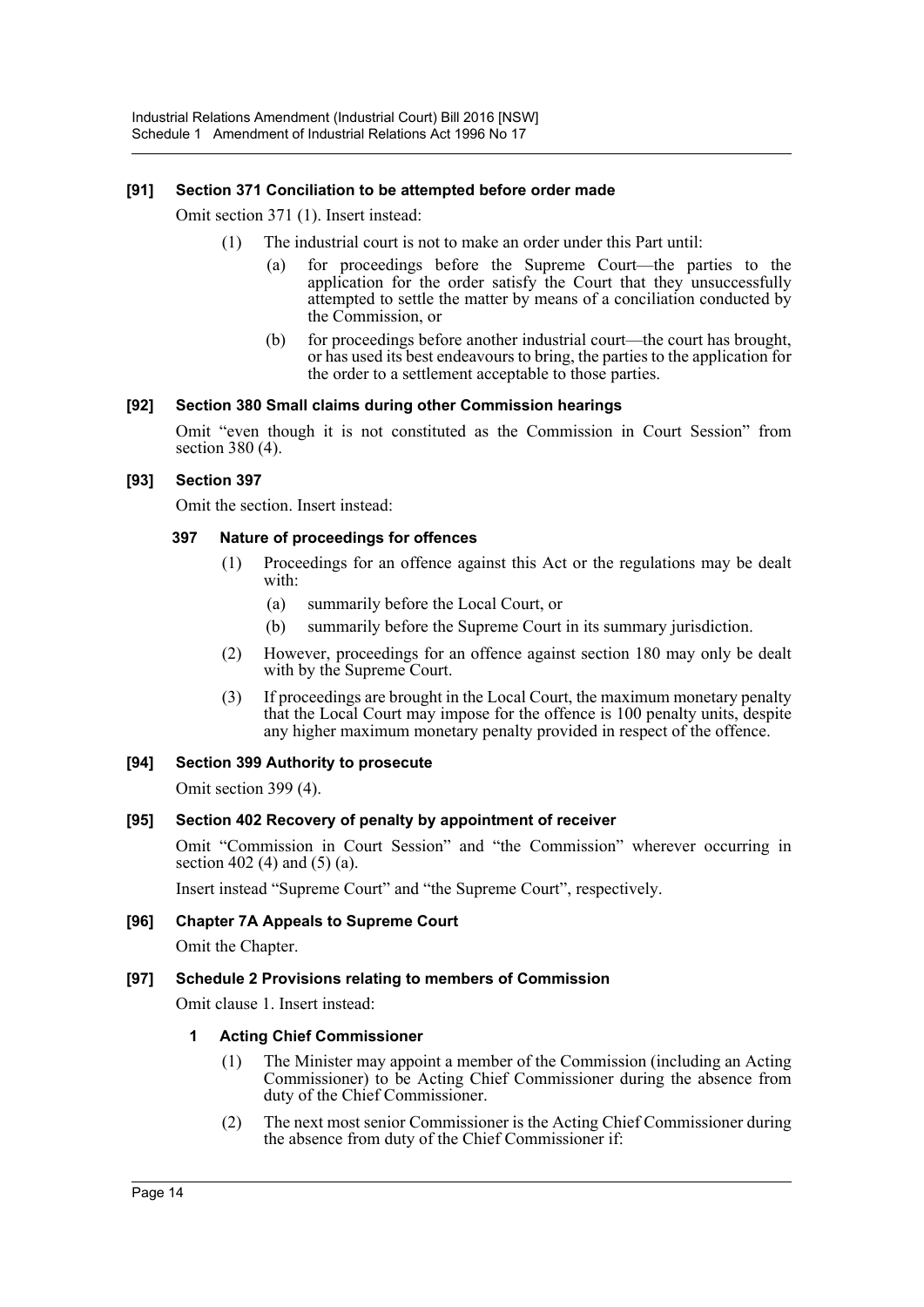- (a) an Acting Chief Commissioner has not been appointed under subclause (1), or
- (b) a Commissioner appointed as Acting Chief Commissioner under subclause (1) is absent from duty.
- (3) An Acting Chief Commissioner has the functions of the Chief Commissioner and anything done by an Acting Chief Commissioner in the exercise of those functions has effect as if it had been done by the Chief Commissioner.
- (4) In this clause, absence from duty includes a vacancy in the office of Chief Commissioner (whether at the time the office is first created or subsequently).

### **[98] Schedule 2, clause 2**

Omit the clause. Insert instead:

#### **2 Acting Commissioners**

- (1) The Governor may, by commission under the public seal of the State, appoint as an Acting Commissioner a person qualified for appointment as such if satisfied that the additional member is necessary to enable the Commission to exercise its functions effectively during the period of the appointment.
- (2) The person's appointment is for the period (not exceeding 12 months) specified in the person's commission.
- (3) A retired member of the Commission may be appointed as an Acting Commissioner even though the retired member has reached the age of 65 years (or will have reached that age before the appointment expires), but may not be appointed for any period that extends beyond the day on which he or she reaches the age of 72 years.
- (4) An Acting Commissioner has the functions of, and is taken to be, a Commissioner, subject to any conditions or limitations as are specified in the Acting Commissioner's commission.
- (5) The person so appointed may, despite the expiration of the period of the person's appointment, complete or otherwise continue to deal with any matters relating to proceedings that have been heard, or partly heard, by the person before the expiration of that period.

#### **[99] Schedule 2, clauses 3, 4 and 7**

Omit the clauses.

## **[100] Schedule 2, clause 5 Age of members**

Omit ", unless the person is or is to be appointed as a judicial member" from clause 5 (1).

#### **[101] Schedule 2, clause 6**

Omit "(including judicial members)".

#### **[102] Schedule 2, clause 8**

Omit the clause. Insert instead:

#### **8 Protection and immunities of members**

A member of the Commission has the same protection and immunities as a Judge of the Supreme Court.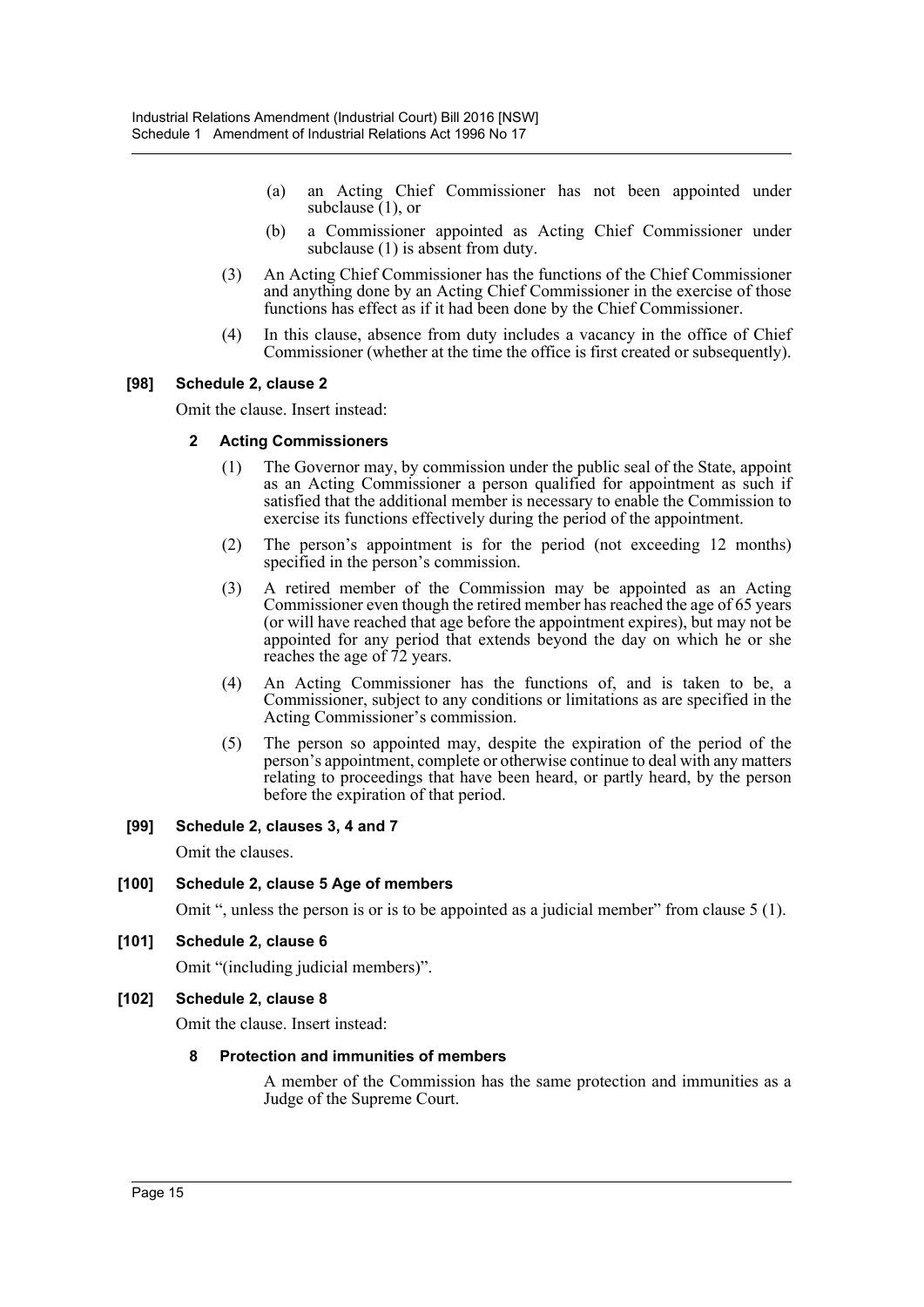| [103]   | Schedule 2, clause 9 Remuneration of members                                     |
|---------|----------------------------------------------------------------------------------|
|         | Omit "(other than a member who is also a judicial member)" from clause 9 (1).    |
| $[104]$ | Schedule 2, clause 9 (2)                                                         |
|         | Omit the subclause.                                                              |
| $[105]$ | Schedule 2, clause 10 (1)                                                        |
|         | Omit "(including a judicial member)".                                            |
| [106]   | Schedule 2, clause 10 (1A)                                                       |
|         | Omit "who is not a judicial member".                                             |
| $[107]$ | Schedule 2, clause 10 (1A)                                                       |
|         | Omit "the removal from office of judicial members".                              |
|         | Insert instead "removal from judicial office".                                   |
| $[108]$ | Schedule 2, clause 10 (2)                                                        |
|         | Omit the subclause.                                                              |
| $[109]$ | Schedule 2, clause 10A (3A)                                                      |
|         | Omit the subclause.                                                              |
| [110]   | Schedule 2, clause 10A (4)                                                       |
|         | Omit the subclause and the note.                                                 |
| [111]   | Schedule 2, clause 11 (1) (a)-(c)                                                |
|         | Omit the paragraphs. Insert instead:<br>the Chief Commissioner,<br>(a)           |
| [112]   | Schedule 2, clause 12 (2)                                                        |
|         | Omit "President" wherever occurring. Insert instead "Chief Commissioner".        |
| [113]   | Schedule 2, clause 12 (3)                                                        |
|         | Omit the subclause.                                                              |
| [114]   | Schedule 3 Provisions relating to members and procedure of Industrial Committees |
|         | Omit "other than in Court Session" from clause 8 (1).                            |
| [115]   | Schedule 4 Savings, transitional and other provisions                            |
|         | Insert at the end of clause $2(1)$ :                                             |
|         | any other Act that amends this Act                                               |
| [116]   | Schedule 4, clause 2 (3)                                                         |
|         | Omit "in the Gazette". Insert instead "on the NSW legislation website".          |
|         |                                                                                  |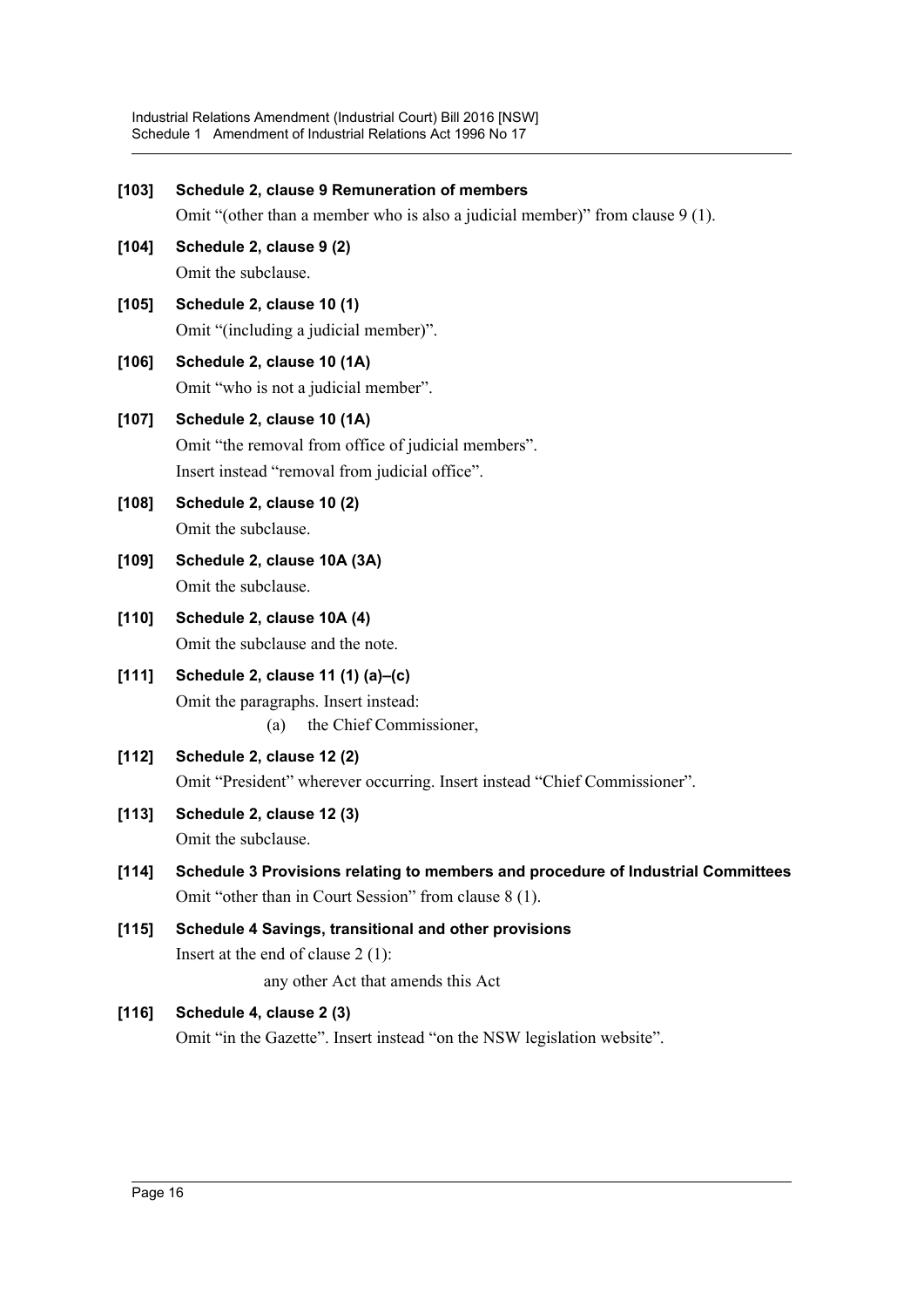## **[117] Schedule 4**

Insert after Part 17:

## **Part 18 Provisions relating to Industrial Relations Amendment (Industrial Court) Act 2016**

## **Division 1 Interpretation**

### **60 Definitions**

In this Part:

*abolition day* means the day on which Part 3 of Chapter 4 is repealed by the amending Act.

*amending Act* means the *Industrial Relations Amendment (Industrial Court) Act 2016*.

*Deputy President* of the Commission has the same meaning as it had immediately before the abolition day.

*Industrial Court* means the Industrial Court of New South Wales as referred to in section 151A immediately before the abolition day (also referred to in this Act as the Commission in Court Session).

*judicial member* has the same meaning as it had immediately before the abolition day.

*President* of the Commission has the same meaning as it had immediately before the abolition day.

*Vice-President* of the Commission has the same meaning as it had immediately before the abolition day.

## **Division 2 Industrial Court**

#### **61 Abolition of Industrial Court**

- (1) The Industrial Court is abolished on the abolition day.
- (2) The abolition of the Industrial Court does not affect the continuation in existence of the Commission (except when constituted as the Industrial Court).

#### **62 Judicial member to become Judge of Supreme Court on abolition day**

- (1) On the abolition day, a person holding office as a judicial member immediately before that day ceases to hold that office and is, by this clause, appointed as a Judge of the Supreme Court (without the need for a commission to be issued).
- (2) Subclause (1) does not extend to a Judge of the Supreme Court who is acting as a judicial member under section 151B (Supreme Court Judges may act as judicial members of the Commission in Court Session) immediately before the abolition day.
- (3) A judicial member appointed by this clause as a Judge of the Supreme Court:
	- (a) is to have seniority, rank and precedence as a Judge of the Supreme Court as if the date of the person's commission as a Judge of the Supreme Court were the date of the person's commission as a judicial member of the Commission, and
	- (b) if the judicial member was also the President of the Commission—is to continue to be entitled to the same remuneration as the person received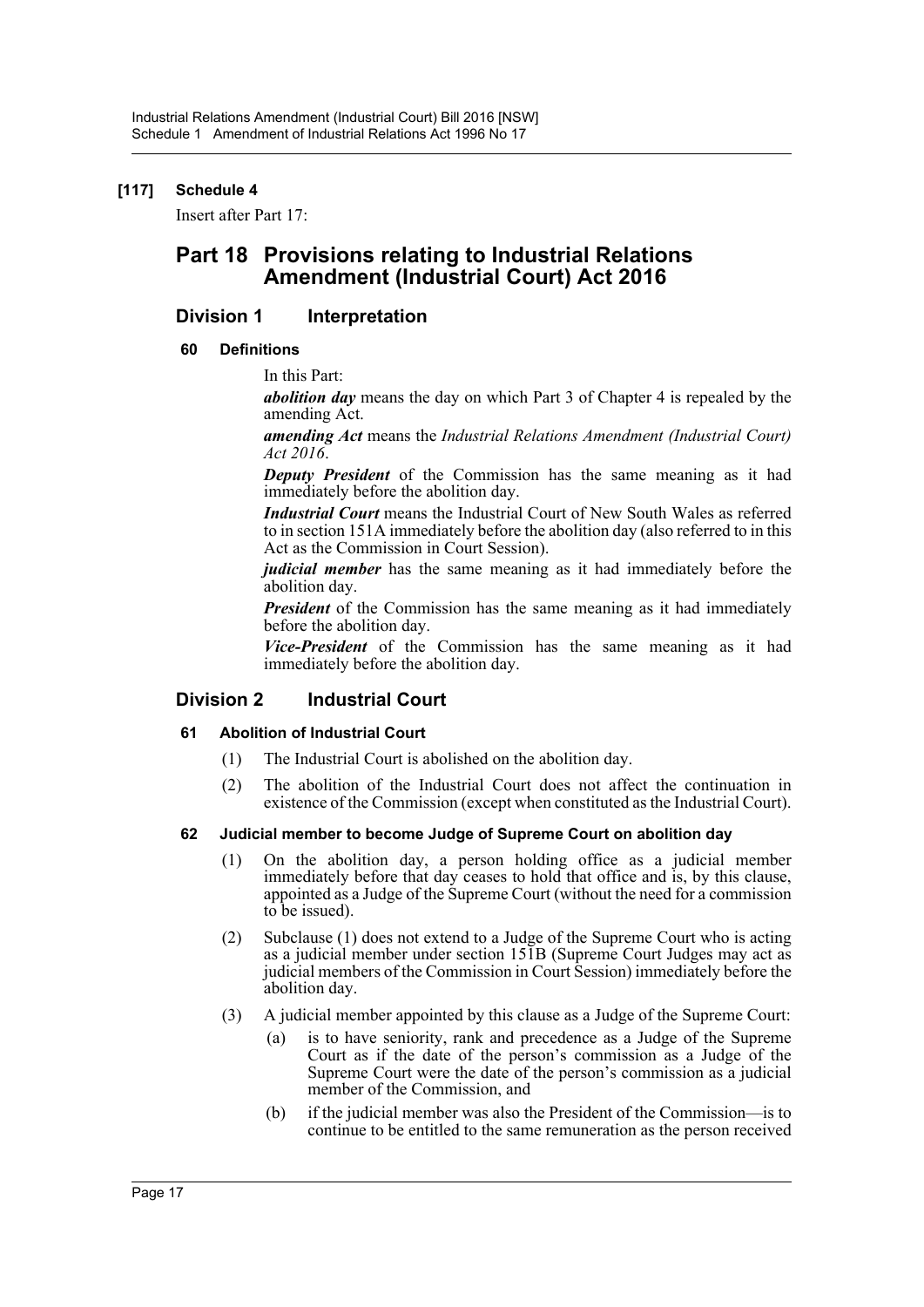as President immediately before the abolition day until such time as the remuneration of a puisne Judge of the Supreme Court exceeds that remuneration.

- (4) Service as a judicial member by a person appointed by this clause as a Judge of the Supreme Court is to be taken for all purposes (including for the purposes of the *Supreme Court Act 1970* and the *Judges' Pensions Act 1953*) to be service as a Judge of the Supreme Court.
- (5) The Governor may, on the recommendation of the Attorney General, issue an appropriate commission under the public seal of the State to a person who is to be (or has been) appointed by this clause as a Judge of the Supreme Court.
- (6) The Attorney General is to make a recommendation under subclause (5) as soon as practicable after the publication of a proclamation under the amending Act that specifies the commencement date for the repeal of Part 3 of Chapter 4 of this Act.
- (7) A commission may be issued under this clause before the abolition day, but must state that the person's appointment takes effect on the day that is the abolition day.
- (8) This clause does not limit the application of section 8 of the *Oaths Act 1900* to a person appointed by this clause as a Judge of the Supreme Court. **Note.** Section 8 of the *Oaths Act 1900* requires a Judge of the Supreme Court to take the oath of allegiance and the judicial oath.
- (9) Nothing in this clause prevents a person being appointed as a judicial officer of a different court or to a different office in the Supreme Court.

## **Division 3 Reconstitution of Commission**

## **63 Renaming and abolition of certain offices**

- (1) On the abolition day:
	- (a) the office of President of the Commission is abolished and replaced with the office of Chief Commissioner, and
	- (b) the office of Vice-President of the Commission is abolished, and
	- (c) the office of Deputy President of the Commission is abolished, and
	- (d) the office of judicial member is abolished.
- (2) A person who, immediately before the abolition day, held office as an Acting Deputy President of the Commission is taken to have been appointed as an Acting Commissioner for the remainder of the person's term of appointment.
- (3) Anything done by the President of the Commission that, immediately before the abolition day, had effect under this Act continues to have effect as if it had been done by the Chief Commissioner.
- (4) A person who ceases to hold an office by operation of this clause is not entitled to any remuneration or compensation because of the loss of that office.
- (5) This clause does not limit the application of clause 62 to a person who is also a judicial member.

#### **64 Relationship of Division with Interpretation Act 1987**

This Division does not limit section 53 of the *Interpretation Act 1987* in its application to alterations made to legislation by the amending Act.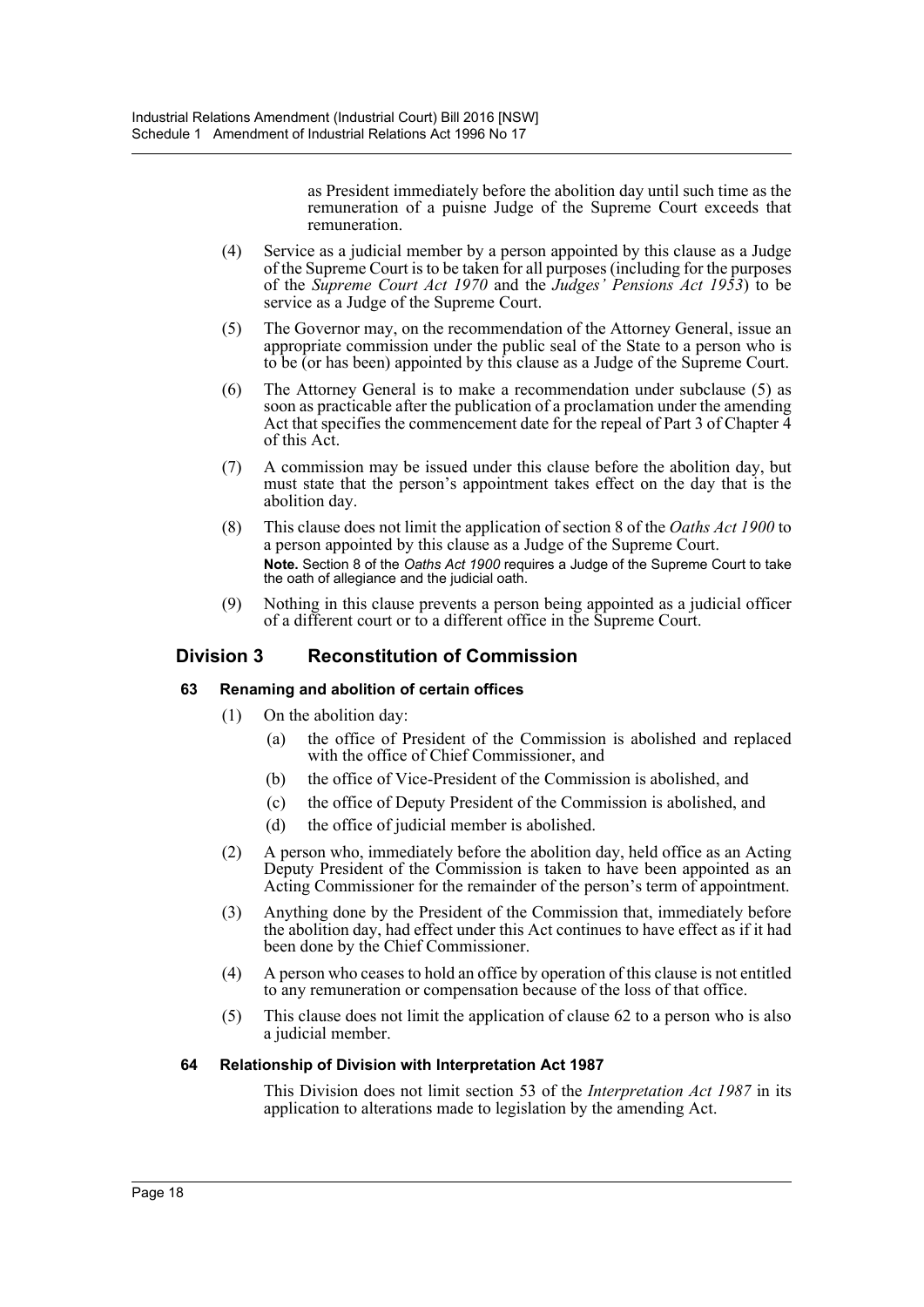## **Division 4 Proceedings involving Industrial Court**

## **Subdivision 1 Interpretation**

#### **65 Interpretation**

(1) In this Division:

*part heard proceedings* means pending proceedings where the court in which the proceedings were commenced had begun to hear (but had not determined) the proceedings before the abolition day.

*pending proceedings* are proceedings (including appeals) that:

- (a) were commenced before the abolition day, and
- (b) have not been finally determined before that day by the court in which the proceedings were commenced.

**Note.** See subclause (2) as to the meaning of finally determined proceedings. *successor court*, in relation to a former function of the Industrial Court, means:

- (a) if an amendment made by the amending Act has resulted in the function being conferred or imposed on the Supreme Court—the Supreme Court, or
- (b) if an amendment made by the amending Act has resulted in the function being conferred or imposed on the District Court—the District Court.

*Supreme Court* includes, where appropriate, the Court of Criminal Appeal. *unexercised right* means a right (including a right exercisable only with leave) that:

- (a) was available to be exercised immediately before the abolition day, and
- (b) had not yet been exercised before that day.

*unheard proceedings* means pending proceedings that had not been heard before the abolition day by the court in which the proceedings were commenced.

- (2) For the purposes of this Division, proceedings are not finally determined if:
	- (a) any period for bringing an appeal as of right in respect of the proceedings has not expired (ignoring any period that may be available by way of extension of time to appeal), or
	- (b) any appeal in respect of the proceedings is pending (whether or not it is an appeal brought as of right).
- (3) To avoid doubt, this Division extends to proceedings before the President or a judicial member in exercise of any functions conferred or imposed on them by the *Criminal Procedure Act 1986* in the same way as it applies to proceedings before the Industrial Court.

## **Subdivision 2 Determination of pending proceedings**

#### **66 Pending proceedings before Industrial Court**

- (1) Unheard proceedings in the Industrial Court are taken, on and from the abolition day, to have been duly commenced in the successor court for the function concerned and may be heard and determined instead by that court.
- (2) In relation to part heard proceedings in the Industrial Court, the judicial member (or person acting as a judicial member) constituting the Industrial Court for those proceedings: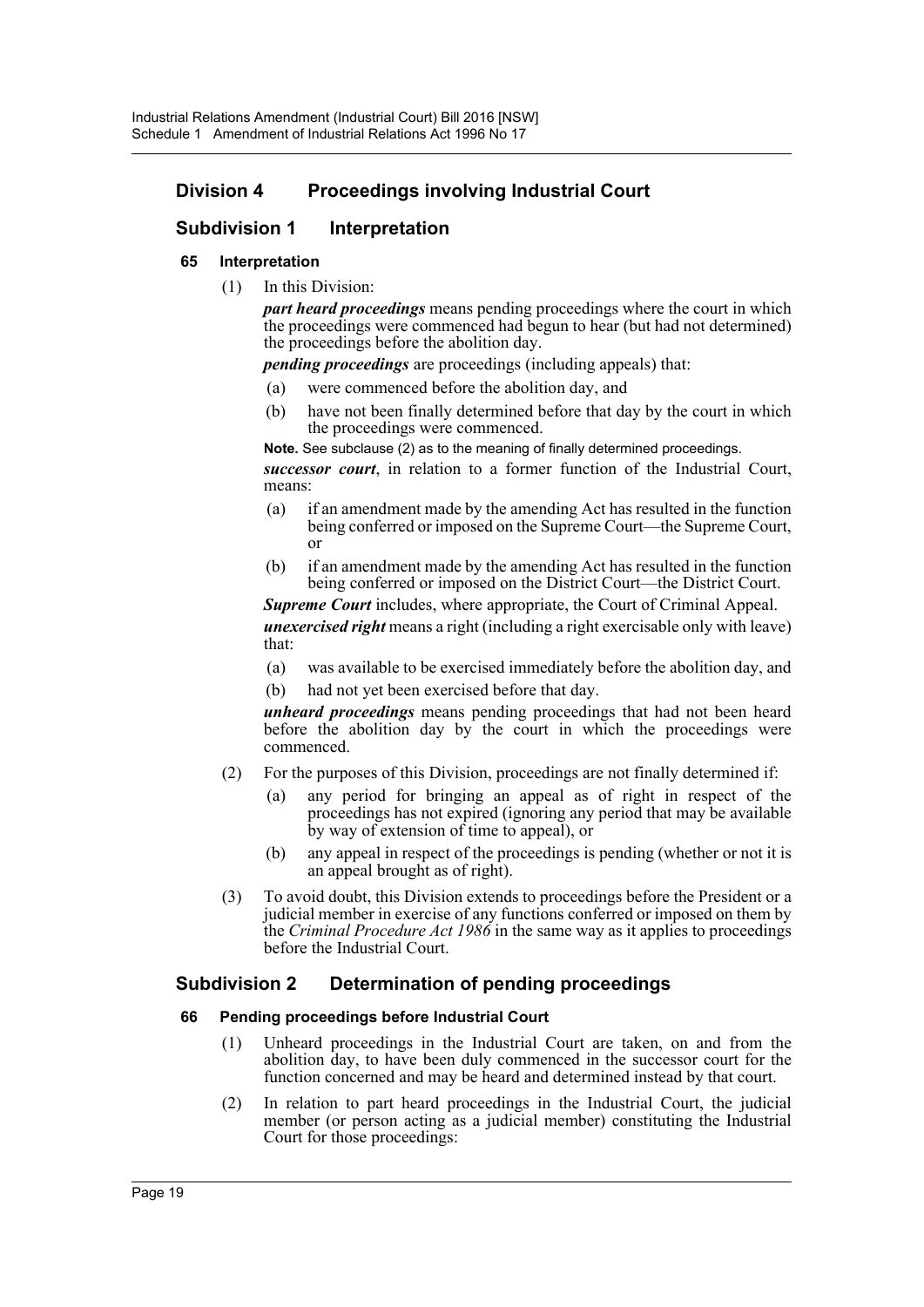- (a) is to continue, on and from the abolition day, to hear the matter, and to determine the matter, sitting as the Supreme Court, and
- (b) may have regard to any record of the proceedings before the Industrial Court, including a record of any evidence taken in the proceedings before the Industrial Court.
- (3) For the purposes of subclauses (1) and (2):
	- (a) the court determining the proceedings has and may exercise all the functions that the Industrial Court had immediately before its abolition, and
	- (b) the provisions of any Act, statutory rule or other law that would have applied to or in respect of the proceedings had the amending Act not been enacted continue to apply.

#### **67 Pending proceedings before Supreme Court concerning Industrial Court**

- (1) This clause applies to pending proceedings before the Supreme Court on an appeal against, or for the judicial review of, a decision of the Industrial Court.
- (2) The Supreme Court may, on and from the abolition day, continue to deal with the proceedings until they are concluded.
- (3) For this purpose:
	- (a) the Supreme Court continues to have and may exercise all the functions that the Court had in relation to the proceedings immediately before the abolition day, and
	- (b) the provisions of any Act, statutory rule or other law that would have applied to or in respect of the proceedings had the amending Act not been enacted continue to apply.
- (4) Without limiting subclause (3), if the original powers of the Supreme Court included the power to remit the proceedings to be heard and decided again by the Industrial Court, the Supreme Court may determine the proceedings instead of remitting them.

## **Subdivision 3 Exercise of certain unexercised rights**

#### **68 Certain unexercised rights to apply or appeal to Industrial Court may be exercised in successor body**

- (1) This clause applies to each of the following unexercised rights (an *existing unexercised application or appeal right*):
	- (a) an unexercised right to apply to the Industrial Court for it to exercise a function,
	- (b) an unexercised right to appeal to the Industrial Court against a decision of another person or body.
- (2) A person who has an existing unexercised application or appeal right may apply or appeal to the successor body for the exercise of the same functions that could have been exercised by the Industrial Court to which the right relates had it not been abolished.

**Note.** An application or appeal under this clause that would have required leave before the abolition day will still require such leave. Also, any time limits under existing law for making the application or appeal will continue to apply to applications or appeals under this clause. See subclause (3).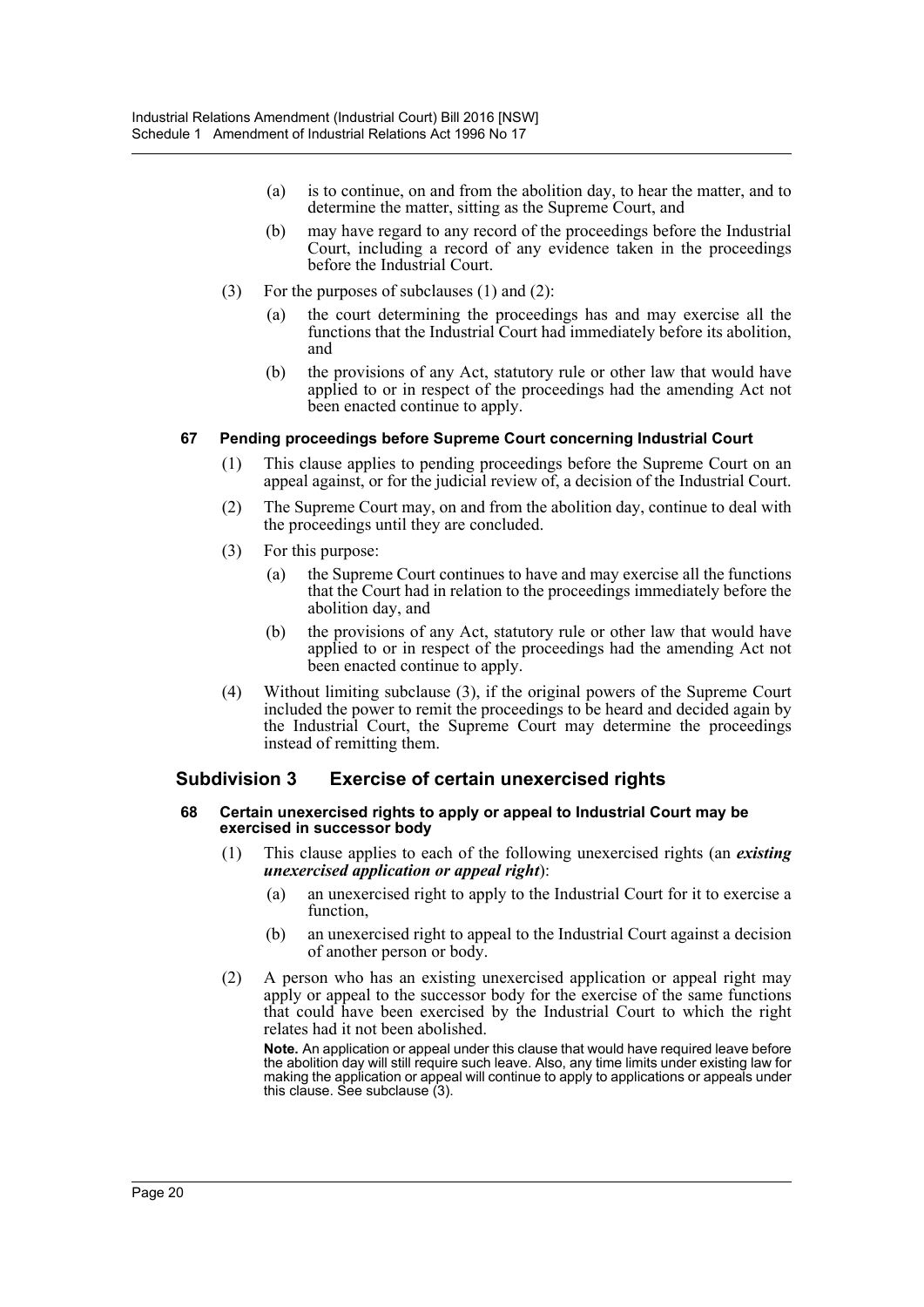- (3) For the purposes of subclause (2):
	- (a) the successor body has and may exercise all the functions that the Industrial Court would have had in relation to the application or appeal if it had been made before the abolition day (including any functions relating to the granting of leave to apply or appeal), and
	- (b) the provisions of any Act, statutory rule or other law (including provisions concerning the time within which to apply or appeal) that would have applied to or in respect of the application or appeal had the amending Act not been enacted continue to apply.
- (4) In this clause:

*cancellation function* means the cancellation of the registration of an association of employing contractors under section 334.

*successor body* means:

- (a) in relation to the exercise of a cancellation function—a Full Bench of the Commission, or
- (b) in relation to the exercise of any other function—the successor court for the function.

#### **69 Certain unexercised rights to appeal against decisions of Industrial Court may continue to be exercised**

- (1) This clause applies to an unexercised right to appeal against a decision of the Industrial Court to the Supreme Court (an *existing unexercised appeal right*).
- (2) A person who has an existing unexercised appeal right may appeal against the decision of the Industrial Court to the Supreme Court.

**Note.** An appeal under this clause that would have required leave before the abolition day will still require such leave. Also, any time limits under existing law for appealing will continue to apply to appeals under this clause. See subclause (3).

- (3) For the purposes of an appeal made to the Supreme Court under this clause:
	- (a) the Supreme Court continues to have and may exercise all the functions that the Court would have had if the appeal had been made to it before the abolition day (including any functions relating to the granting of leave to appeal), and
	- (b) the provisions of any Act, statutory rule or other law (including provisions concerning the time within which to appeal) that would have applied to or in respect of such an appeal had the amending Act not been enacted continue to apply.
- (4) Without limiting subclause (3), if the original powers of the Supreme Court included the power to remit the proceedings to be heard and decided again by the Industrial Court, the Supreme Court may determine the proceedings instead of remitting them.

## **Division 5 Miscellaneous**

#### **70 Construction of superseded references**

- (1) Subject to the regulations, a reference in any other Act, in an instrument made under any other Act or in any other document:
	- (a) to the Industrial Court or the Industrial Relations Commission in Court Session—is to be read as a reference to the successor court for the function concerned, and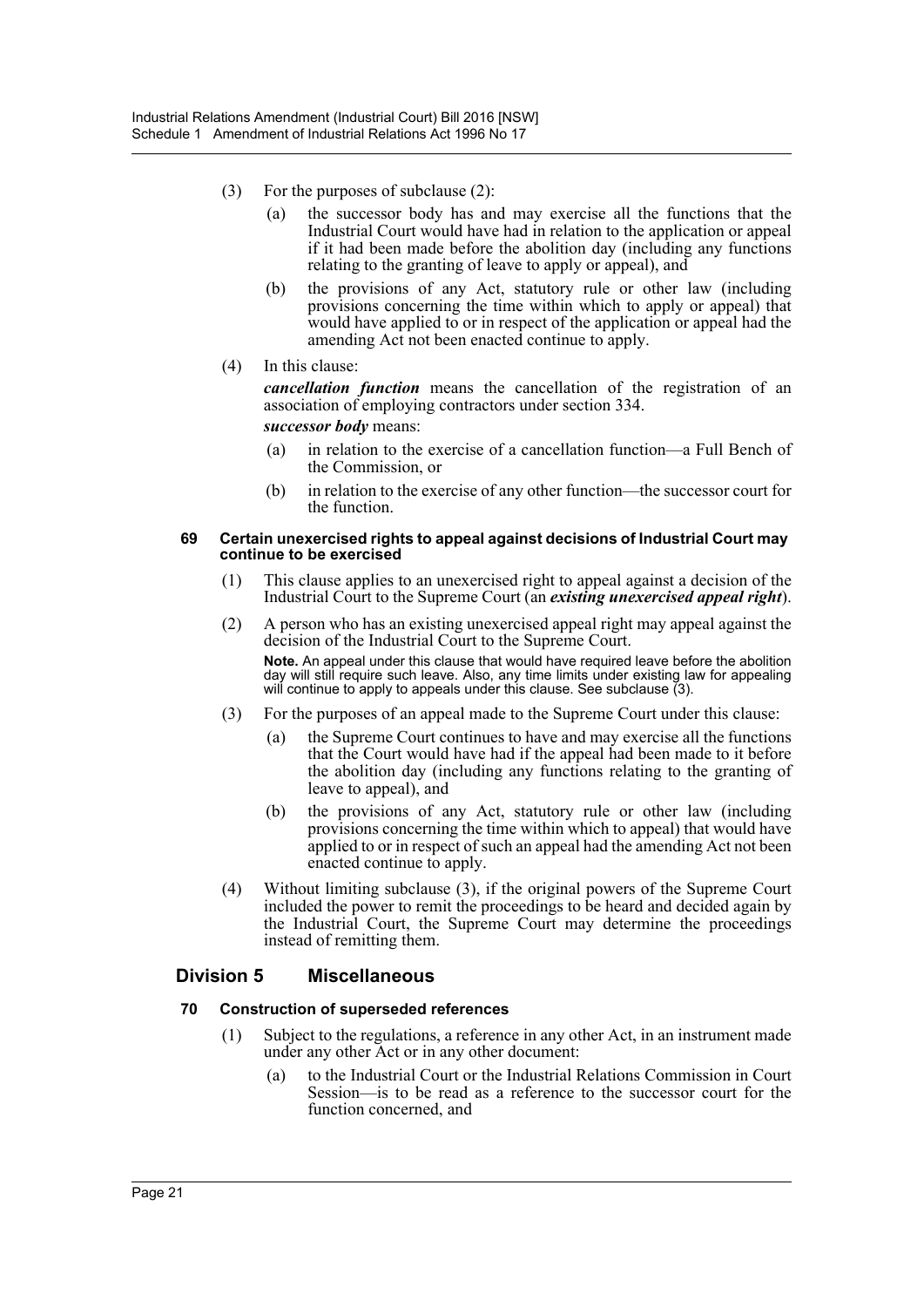- (b) to the President, the Vice-President or a Deputy President of the Commission—is to be read as a reference to the Chief Commissioner, and
- (c) to a judicial member—is to be read as a reference to a Judge of the successor court for the function concerned.
- (2) Subclause (1) extends to a reference in a provision of the former *Industrial Relations Act 1991* (or the regulations under that Act) that continues to apply to a matter because of a provision of this Act or the regulations under this Act and, for that purpose, the successor court is taken to be the Supreme Court.
- (3) Subclauses (1) and (2) do not apply to the following references in the following provisions:
	- (a) a provision of the amending Act,
	- (b) a provision of the *Constitution Act 1902* or the *Judges' Pensions Act 1953*,
	- (c) a provision of any other Act or instrument made under another Act that contains a reference inserted or substituted by, or retained despite, an amendment made to the provision by the amending Act,
	- (d) a spent savings or transitional provision of any other Act or an instrument made under any other Act,
	- (e) a provision of an Act, instrument made under an Act or any other document (or a provision belonging to a class of provisions) prescribed by the regulations.

#### **71 Functions of judicial members conferred or imposed in their personal capacities**

- (1) This clause applies in relation to the exercise of functions that, immediately before the abolition day, were conferred or imposed on judicial members in a personal capacity rather than as members of the Commission (that is, as persona designata).
- (2) A judicial member (or acting judicial member) who was exercising a function to which this clause applies may complete the exercise of the function as if the amending Act had not been enacted.
- (3) An application for the exercise of a function to which this clause applies that has not yet been dealt with may be exercised by a person to whom the function has been transferred by the amending Act as if it had been made under the relevant amended legislative provision.

#### **72 Arbitrators under Health Services Act 1997**

- (1) A person appointed as an arbitrator for a determination under section 90 of the *Health Services Act 1997* before the abolition day ceases to hold that office on that day.
- (2) Accordingly, any arbitration that is uncompleted by the person immediately before the abolition day cannot be completed by the person.
- (3) Nothing in this clause prevents another person from being appointed as an arbitrator for the determination under section 90 of the *Health Services Act 1997* (as substituted by the amending Act).
- (4) No compensation is payable to any person (including a person who ceases to hold office as an arbitrator) for any loss resulting from the operation of this clause.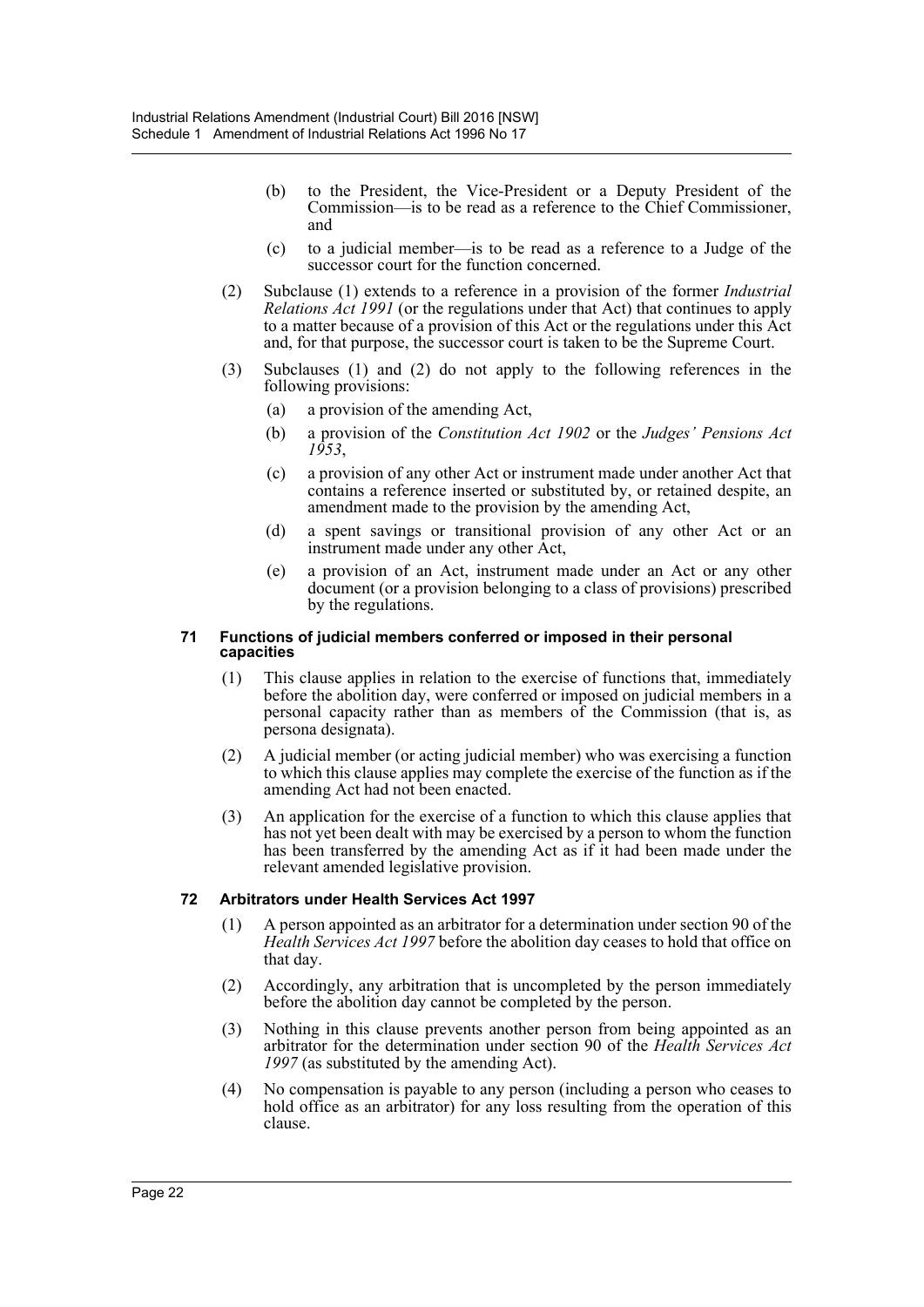## **[118] Dictionary**

Omit the definitions of *Commission in Court Session*, *judicial member* and *Presidential Member*.

Insert in alphabetical order:

*Chief Commissioner* means the Chief Commissioner of the Commission. *Commissioner* means a Commissioner of the Commission.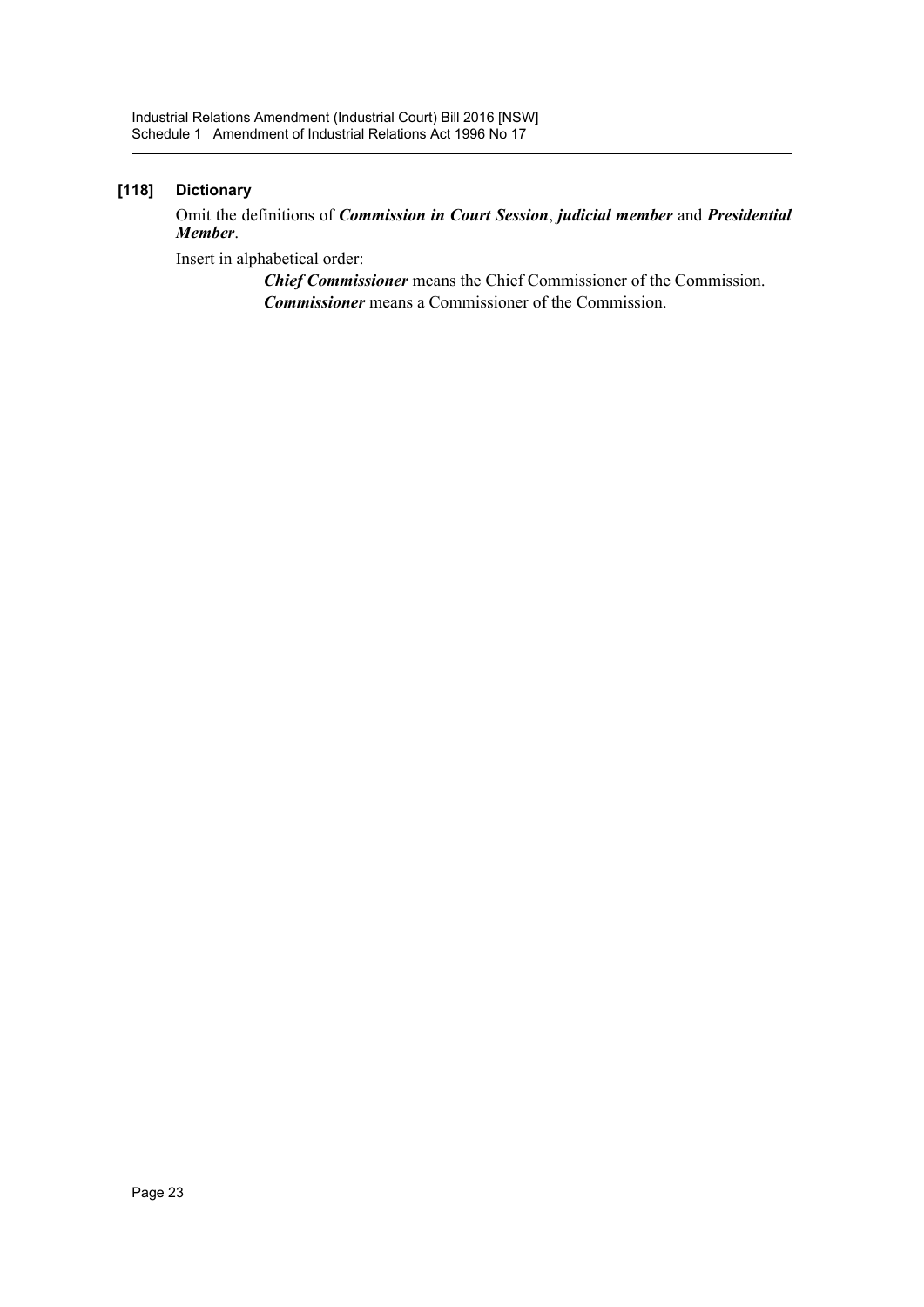## <span id="page-24-0"></span>**Schedule 2 Consequential amendment of other legislation**

## **2.1 Annual Holidays Act 1944 No 31**

## **[1] Section 12 Proceedings for recovery of penalties**

Omit "Industrial Relations Commission in Court Session" wherever occurring. Insert instead "Supreme Court".

## **[2] Section 13 Recovery of holiday pay**

Omit "Industrial Relations Commission in Court Session" wherever occurring in section 13 (1).

Insert instead "Supreme Court".

## **[3] Section 14 Provisions as to enforcement of orders, appeals etc**

Omit "Industrial Relations Commission in Court Session" from section 14 (d). Insert instead "Supreme Court".

## **2.2 Anti-Discrimination Act 1977 No 48**

## **Section 109 Order affecting industrial instrument**

Omit "President". Insert instead "Chief Commissioner".

## **2.3 Bail Act 2013 No 26**

## **[1] Section 4 Definitions**

Omit "the Industrial Court," from paragraph (a) of the definition of *court* in section 4 (1).

- **[2] Section 67 Powers specific to Court of Criminal Appeal** Omit ", the Industrial Court" from section 67 (1) (e).
- **[3] Section 69 Limited powers when decision made by Supreme Court or Court of Criminal Appeal**

Omit ", the Land and Environment Court or the Industrial Court" from section 69 (1). Insert instead "or the Land and Environment Court".

# **[4] Section 80 Proceedings for fail to appear offence**

Omit ", the Industrial Court" from section 80 (4).

## **[5] Section 94 Facilitation of proof of failure to appear**

Omit ", the Industrial Court" from paragraph (a) of the definition of *court officer* in section 94 (5).

## **[6] Section 95 Exercise of functions of bail authority by appropriate officers** Omit ", the Industrial Court" from section 95 (2) (a).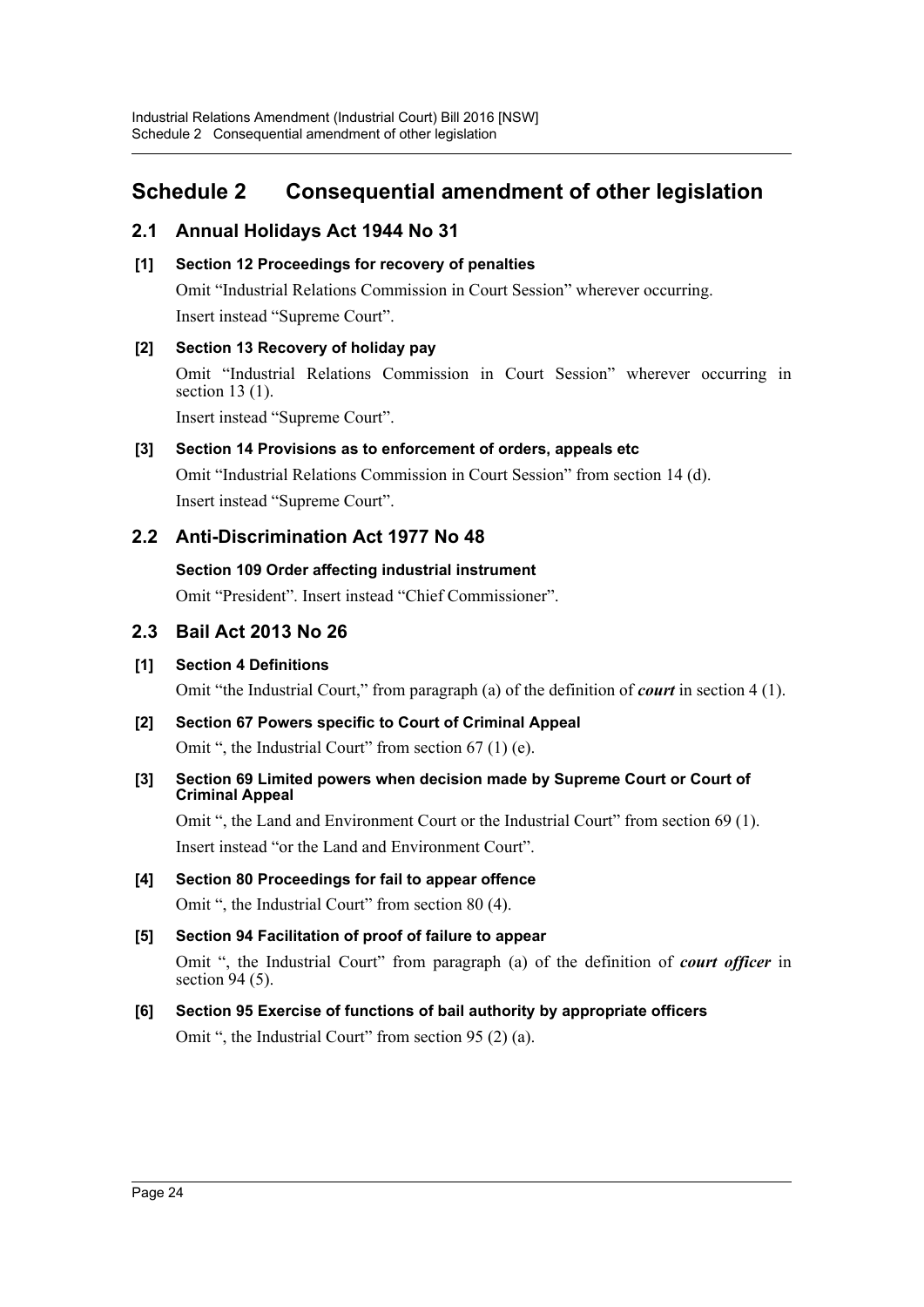## **2.4 Building and Construction Industry Long Service Payments Act 1986 No 19**

## **Section 64 Proceedings for offences**

Omit "Industrial Relations Commission in Court Session" from section 64 (2). Insert instead "Supreme Court".

## **2.5 Civil and Administrative Tribunal Act 2013 No 2**

## **[1] Section 4 Definitions**

Omit paragraph (c) of the definition of *NSW judicial officer* from section 4 (1).

## **[2] Section 15 NSW judicial officers acting as members of Tribunal** Omit paragraph (c) of the definition of *relevant chief judicial officer* from section 15 (5).

## **[3] Section 82 Interpretation**

Omit paragraph (b) of the definition of *senior judicial officer* from section 82 (5).

## **2.6 Civil Procedure Act 2005 No 28**

**[1] Section 8 Uniform Rules Committee** Omit "12" from section 8 (1). Insert instead "11".

## **[2] Section 8 (1) (c2)**

Omit the paragraph.

**[3] Section 140 Transfer of proceedings to higher court** Omit "or 3" from section 140 (5).

## **[4] Part 9, Division 3 Transfer of proceedings between Supreme Court and Industrial Court**

Omit the Division.

## **[5] Schedule 1 Application of Act**

Omit "(including the Commission in Court Session (the Industrial Court))" from Column 1.

## **[6] Schedule 2 Constitution and procedure of Uniform Rules Committee**

Omit "the President of the Industrial Relations Commission," from the definition of *ex-officio member* in clause 1.

## **2.7 Civil Procedure Regulation 2012**

## **Clause 4 Fees payable in relation to court proceedings**

Insert after clause 4 (6):

- (7) Despite subclause (2), no fee is payable by any of the following in relation to industrial proceedings (as defined in Chapter 6A of the *Industrial Relations Act 1996*) unless Schedule 1 expressly says so:
	- (a) any industrial organisation within the meaning of that Act, or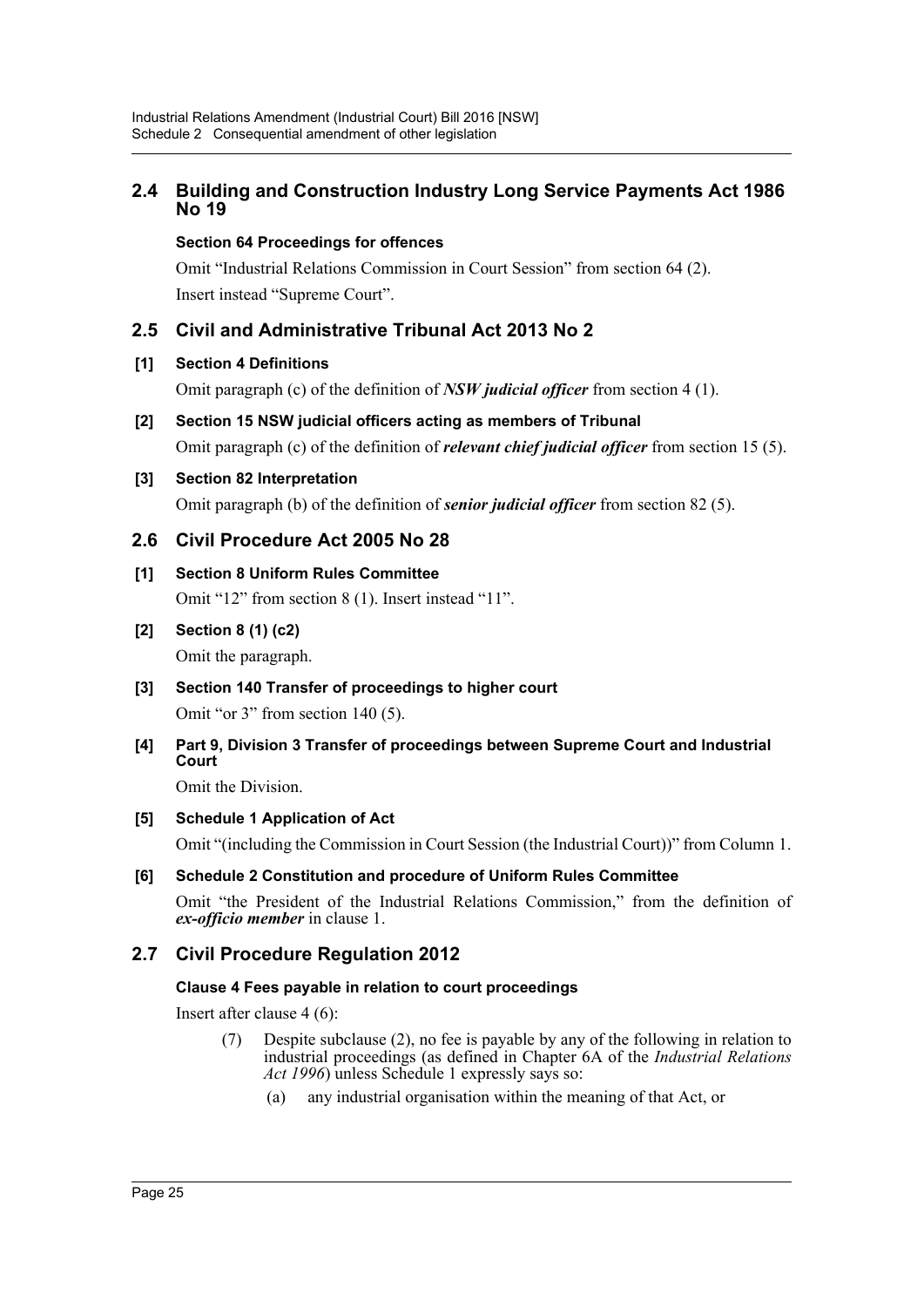(b) any association registered under Chapter 6 of that Act. **Note.** Industrial proceedings are proceedings before the Supreme Court under certain industrial legislation such as the *Industrial Relations Act 1996*.

## **2.8 Coal and Oil Shale Mine Workers (Superannuation) Act 1941 No 45**

## **[1] Section 23 Questions may be referred to Supreme Court**

Omit "Industrial Relations Commission in Court Session" wherever occurring. Insert instead "Supreme Court".

### **[2] Section 29 Offences relating to benefit payments**

Omit "Industrial Relations Commission in Court Session" from section 29 (1) (b). Insert instead "Supreme Court".

## **2.9 Contract Cleaning Industry (Portable Long Service Leave Scheme) Act 2010 No 122**

## **Section 103 Nature of proceedings for offences**

Omit "Industrial Relations Commission in Court Session" from section 103 (2). Insert instead "Supreme Court".

## **2.10 Court Information Act 2010 No 24**

### **Section 4 Definitions**

Omit "Industrial Court," from the definition of *court* in section 4 (1).

## **2.11 Court Suppression and Non-publication Orders Act 2010 No 106**

#### **Section 3 Definitions**

Omit "Industrial Court," from paragraph (a) of the definition of *court*.

## **2.12 Criminal Appeal Act 1912 No 16**

**[1] Section 2 Definitions**

Omit section 2 (4).

### **[2] Section 5ABA Appeal in criminal cases dealt with by Industrial Relations Commission in Court Session in its summary jurisdiction**

Omit the section.

## **[3] Section 5AE Point of law stated during summary proceedings**

Omit "the Industrial Relations Commission in Court Session in its summary jurisdiction," from section 5AE (1).

**[4] Section 5AG Appeal in certain OHS criminal cases dealt with by Industrial Relations Commission in Court Session**

Omit the section.

## **[5] Section 5BB Case stated from Industrial Relations Commission in Court Session**

Omit the section.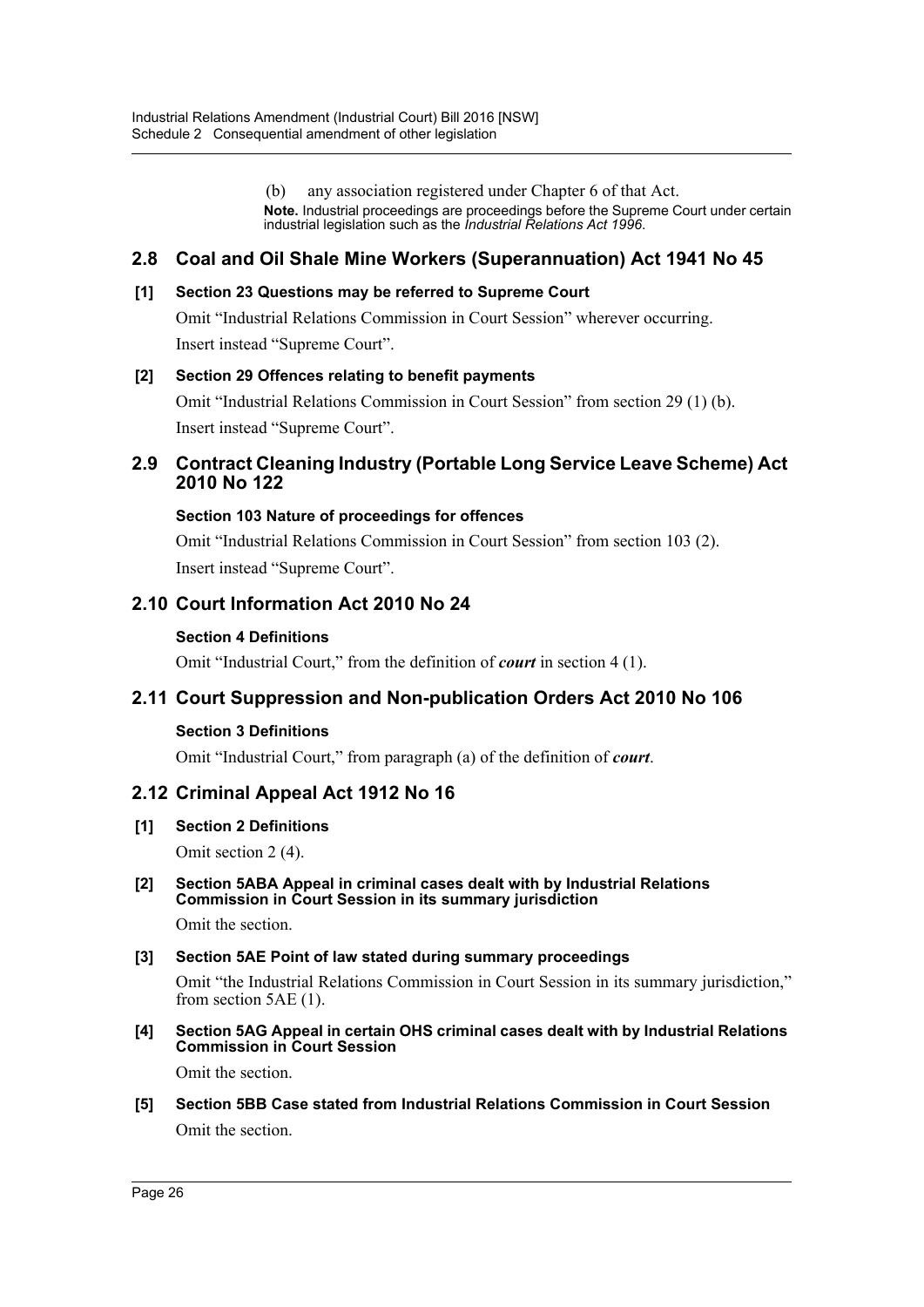## **2.13 Criminal Procedure Act 1986 No 209**

## **[1] Section 3 Definitions**

Omit "the Industrial Relations Commission," from paragraph (a) of the definition of *court* in section 3 (1).

# **[2] Section 3 (1), definition of "Industrial Relations Commission in Court Session"**

Omit the definition.

## **[3] Section 28 Application of Part and definition**

Omit ", the President or a judicial member of the Industrial Relations Commission" from the definition of *Judge* in section 28 (2).

## **[4] Section 170 Application**

Omit section 170 (3) (b).

## **[5] Section 171 Definitions**

Omit "and the President or a judicial member of the Industrial Relations Commission" from the definition of *Judge*.

## **[6] Section 275 Definition**

Omit ", the President or a judicial member of the Industrial Relations Commission" from the definition of *Judge*.

## **[7] Section 312 Persons arrested under bench warrants**

Omit ", the President or a judicial member of the Industrial Relations Commission" from the definition of *Judge* in section 312 (3).

## **2.14 Dangerous Goods (Road and Rail Transport) Act 2008 No 95**

## **[1] Section 47 Proceedings for an offence**

Omit "Industrial Court of New South Wales" wherever occurring in section 47 (2) (b) and (3).

Insert instead "District Court".

## **[2] Section 47 (4)**

Omit the subsection.

## **2.15 Electronic Transactions (ECM Courts) Order 2005**

## **[1] Schedule 1 Authority to use JusticeLink**

Omit "(including the Industrial Court)" from Column 1 of the matter relating to the Industrial Relations Commission.

## **[2] Schedule 5 Authority to use Online Registry**

Omit "(including the Industrial Court)" from Column 1 of the matter relating to the Industrial Relations Commission.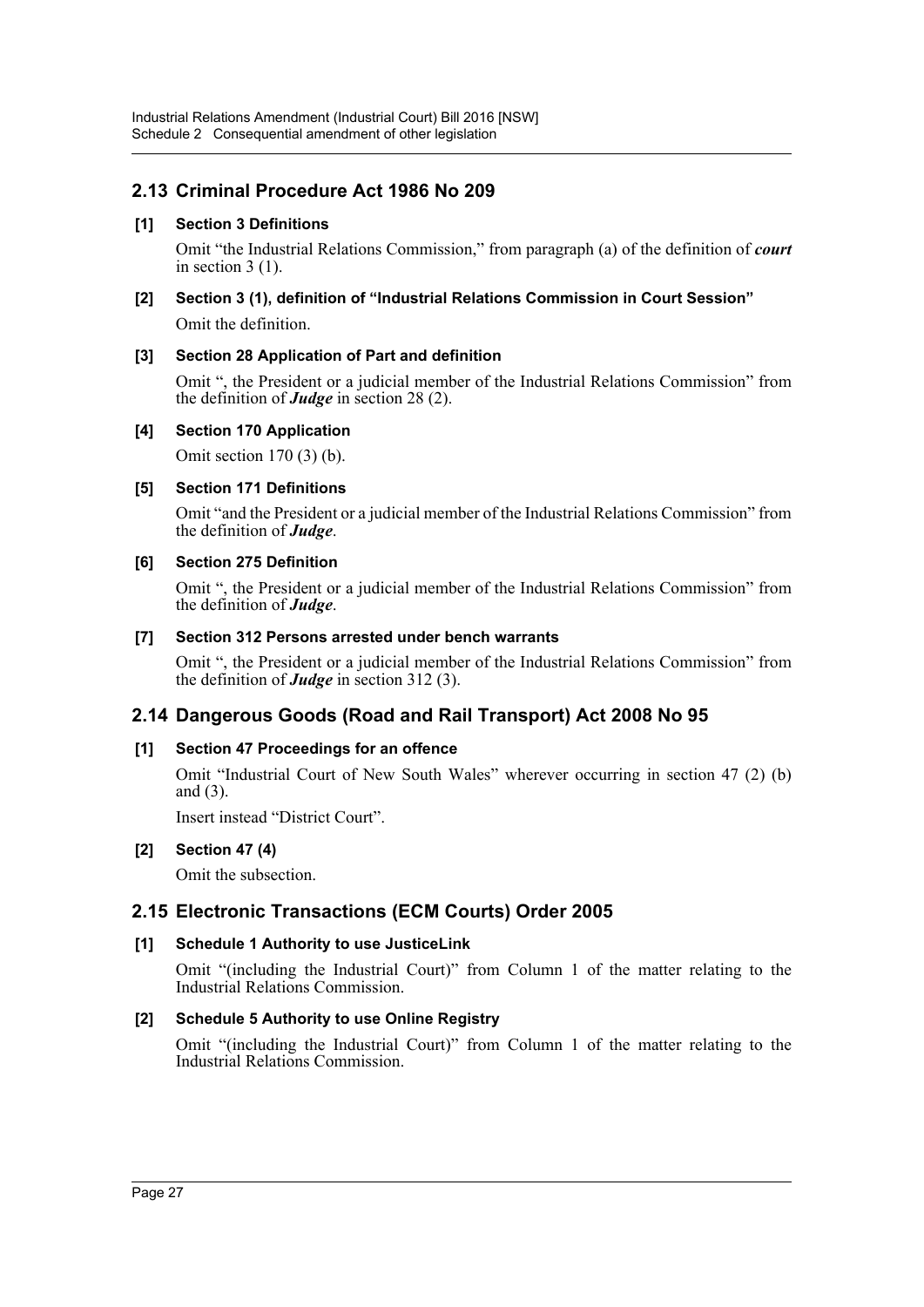## **2.16 Employment Protection Act 1982 No 122**

## **[1] Section 4 Definitions**

Omit the definitions of *Commission*, *member* and *President*. Insert in alphabetical order: *Chief Commissioner* means the Chief Commissioner of the Commission. *Commission* means the Industrial Relations Commission. *member* means a member of the Commission.

## **[2] Section 11 Chief Commissioner to be notified by Registrar**

Omit "President" wherever occurring. Insert instead "Chief Commissioner".

## **[3] Section 12 Report to be considered by Commission**

Omit "President" wherever occurring in section 12 (1) and (2). Insert instead "Chief Commissioner".

## **[4] Section 15 Appeals**

Omit "the Commission in court session" from section 15 (1). Insert instead "the Commission constituted by a Full Bench".

## **[5] Section 15 (3)**

Omit "Commission in court session" wherever occurring. Insert instead "Commission".

## **2.17 Essential Services Act 1988 No 41**

**[1] Section 17 Suspension and cancellation of registration of industrial organisation** Omit "President" from section 17 (2) (a). Insert instead "Chief Commissioner".

## **[2] Section 19 Amendment of rules following cancellation of registration** Omit "Industrial Relations Commission in Court Session" wherever occurring in section 19 (1) and (2).

Insert instead "Supreme Court".

## **[3] Section 22 Appeals against cancellation of registration**

Omit "Full Industrial Relations Commission in Court Session" wherever occurring in section  $22(1)–(3)$ .

Insert instead "Supreme Court".

## **[4] Section 23 Appeals against amendment of rules**

Omit "Full Industrial Relations Commission in Court Session" wherever occurring. Insert instead "Supreme Court".

## **[5] Section 24 Provisions relating to appeals**

Omit "Full Industrial Relations Commission in Court Session". Insert instead "Supreme Court".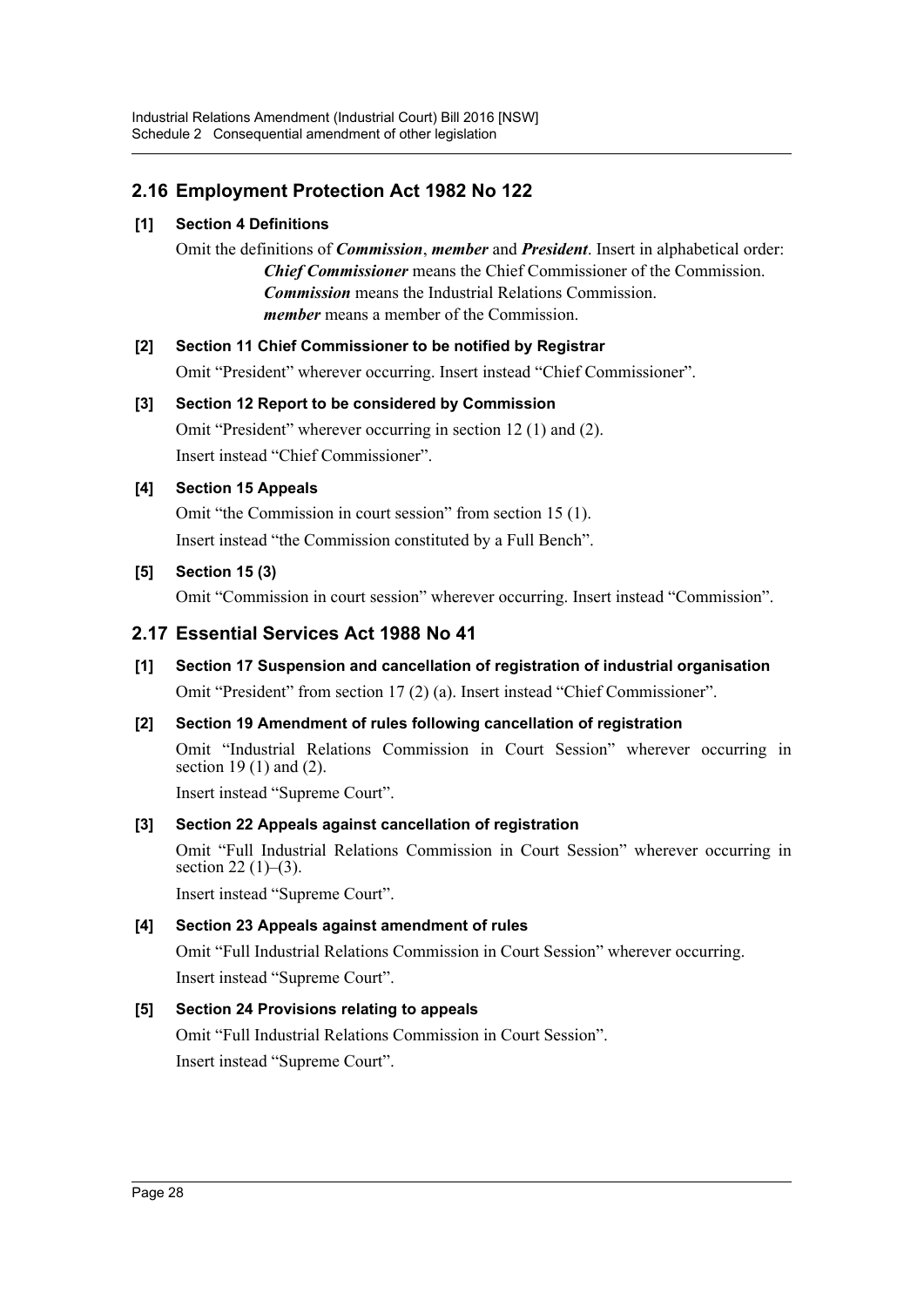## **[6] Section 26 Recovery of penalty by appointment of receiver**

Omit "Industrial Relations Commission in Court Session" wherever occurring in section 26  $(4)$ – $(6)$ .

Insert instead "Supreme Court".

## **2.18 Evidence on Commission Act 1995 No 26**

## **[1] Section 4 Definitions**

Omit paragraph (c) of the definition of *superior court*.

## **[2] Section 18 Definitions**

Omit paragraph (c) of the definition of *superior court*.

## **[3] Section 37 Regulations**

Omit ", the Industrial Relations Commission" from section 37 (2).

## **2.19 Explosives Act 2003 No 39**

## **Section 32 Proceedings for offences**

Omit "Industrial Relations Commission in Court Session" from section 32 (1) (b). Insert instead "District Court".

## **2.20 Health Services Act 1997 No 154**

## **[1] Section 90**

Omit the section. Insert instead:

## **90 Appointment of arbitrator by relevant Minister**

- (1) On receipt of an application under section 89, the relevant Minister must appoint a person in accordance with the regulations to be the arbitrator for the purposes of making a determination under this Part.
- (2) The regulations may make provision for or with respect to the appointment of persons as arbitrators (including the qualifications for appointment).

## **[2] Section 97**

Omit the section. Insert instead:

## **97 Interpretation of a determination**

- (1) The Minister or the Association may apply to the Supreme Court for a declaration of right under section 355C of the *Industrial Relations Act 1996* in respect of the interpretation, application or operation of a determination made under this Part.
- (2) Subject to subsection (1), the *Industrial Relations Act 1996* applies to any such application in the same way as it applies to an application for a declaration of right in relation to any other matter in which the Industrial Relations Commission has jurisdiction.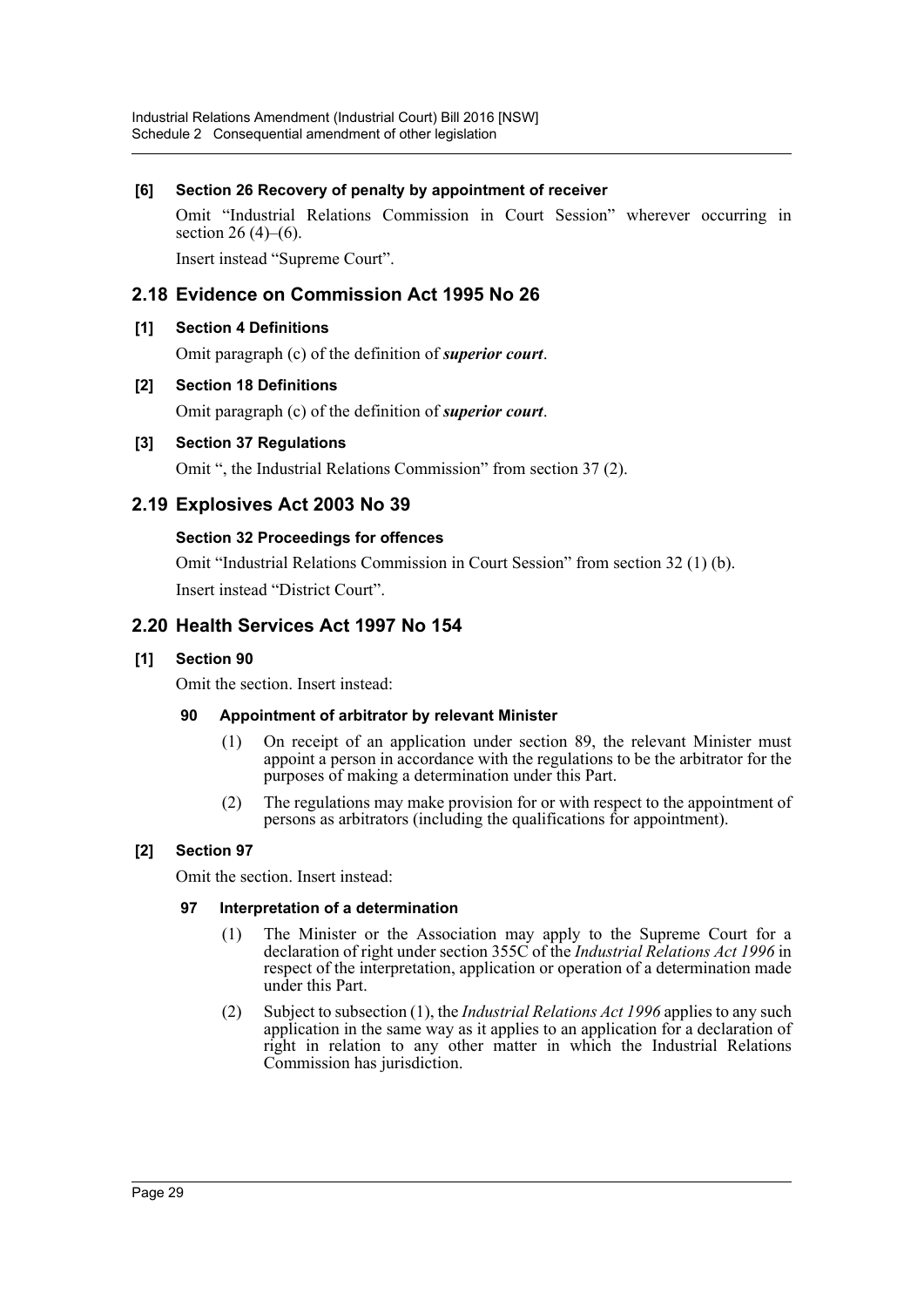## **2.21 Industrial Relations (Child Employment) Act 2006 No 96**

## **[1] Section 3 Definitions**

Omit "Industrial Court of New South Wales" from paragraph (a) of the definition of *industrial court* in section 3 (1).

Insert instead "Supreme Court".

## **[2] Section 12 Appeal to Supreme Court**

Omit "Industrial Court of New South Wales" from section 12 (1). Insert instead "Supreme Court".

## **[3] Section 12 (2)–(4)**

Omit "Industrial Court" wherever occurring. Insert instead "Supreme Court".

## **[4] Section 16 Applied provisions of Industrial Relations Act 1996** Omit "Industrial Court of New South Wales" from section 16 (7). Insert instead "Supreme Court".

## **2.22 Industrial Relations (General) Regulation 2015**

## **[1] Clause 3 Definitions**

Omit the definition of *Industrial Court* from clause 3 (1).

**[2] Clause 15 Acting President** Omit the clause.

## **[3] Clause 16**

Omit the clause. Insert instead:

## **16 Oaths to be taken by members of Commission**

A member of the Commission appointed after the commencement of the Act is to take, on appointment, the oath of allegiance and the official oath.

## **[4] Clause 46 Industrial Magistrate—civil procedure**

Omit the clause.

## **[5] Schedule 1 Commission fees**

Omit the matter relating to **Fees for proceedings before Commission sitting as Industrial Court**.

## **[6] Schedule 1**

Omit "**(otherwise than sitting as Industrial Court)**".

## **2.23 Judges' Pensions Act 1953 No 41**

## **[1] Section 2 Definitions**

Insert after section 2 (2):

(3) Notes included in this Act do not form part of this Act.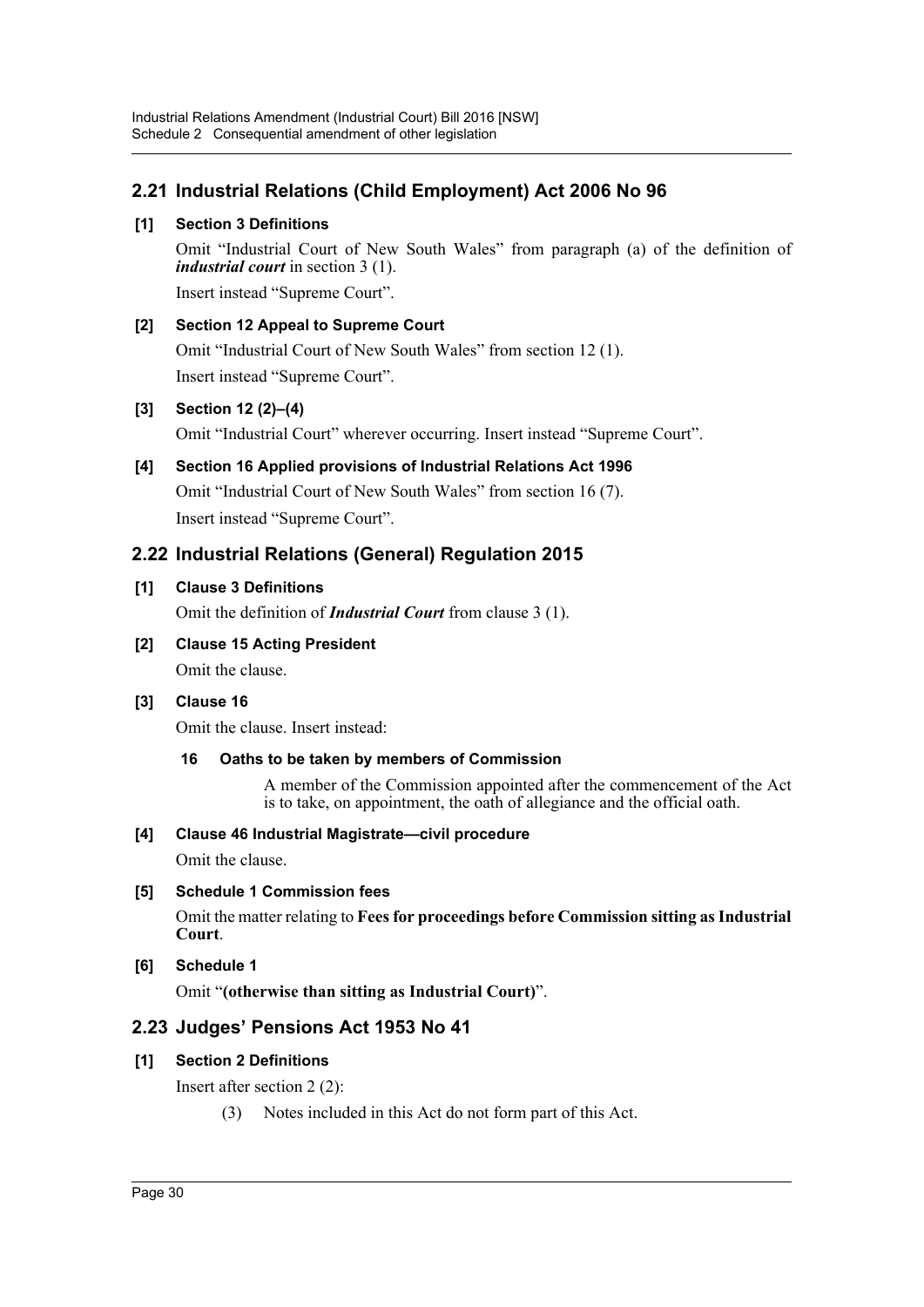## **[2] Section 2D**

Insert after section 2C:

#### **2D Continuity of office—Industrial Relations Commission and Industrial Court**

- (1) On and from the abolition of the offices of President of the Industrial Relations Commission (*IRC President*), Vice-President of the Commission (*IRC Vice-President*), Deputy President of the Commission (*IRC Deputy President*) and judicial member of the Commission (*IRC judicial member*):
	- (a) for a retired or deceased IRC President—the office of Chief Judge of the Land and Environment Court (or, if that office is abolished, a comparable judicial office) is to be treated as the judicial office of equivalent status to the office of IRC President in determining the notional judicial salary under this Act for the former IRC President, and
	- (b) for a retired or deceased IRC Vice-President, IRC Deputy President or IRC judicial member (except if the person was also the IRC President)—the office of puisne Judge of the Supreme Court is to be treated as the judicial office of equivalent status to any of those abolished offices in determining the notional judicial salary under this Act for a former holder of any of the abolished offices.

**Note.** Part 18 of Schedule 4 to the *Industrial Relations Act 1996* (as inserted by the *Industrial Relations Amendment (Industrial Court) Act 2016*) abolished the Industrial Court and the offices of IRC President, IRC Vice-President, IRC Deputy President and IRC judicial member. It appointed the incumbent IRC President (who was also an IRC judicial member) as a Judge of the Supreme Court and preserved the person's final remuneration as IRC President until the remuneration of a puisne Judge of the Supreme Court exceeded that remuneration. It also provided that the IRC President's service as an IRC judicial member was to count towards his service as a Judge of the Supreme Court for all purposes (including this Act).

- (2) Subsection (1) extends to a retired or deceased former IRC President who was appointed as a Judge of the Supreme Court by Part 18 of Schedule 4 to the *Industrial Relations Act 1996* if that person is entitled at the time of retirement or death to receive remuneration by reference to the person's former office as IRC President instead of as a Judge of the Supreme Court.
- (3) To avoid doubt, any notional judicial salary for a retired or deceased IRC President who was also an IRC judicial member that was determined before the abolition of those offices is taken to have been validly determined for the purposes of this Act if it was determined by reference to the salary payable to a current IRC President rather than to a current IRC judicial member.

## **2.24 Judicial Officers Act 1986 No 100**

#### **[1] Section 3 Definitions**

Omit "(including a judicial member)" from paragraph (b) of the definition of *judicial officer* in section 3 (1).

#### **[2] Section 3 (4)**

Omit the subsection.

#### **[3] Section 3 (5) (b)**

Omit "President". Insert instead "Chief Commissioner".

#### **[4] Section 5 The Commission**

Omit "President" from section 5 (4) (c). Insert instead "Chief Commissioner".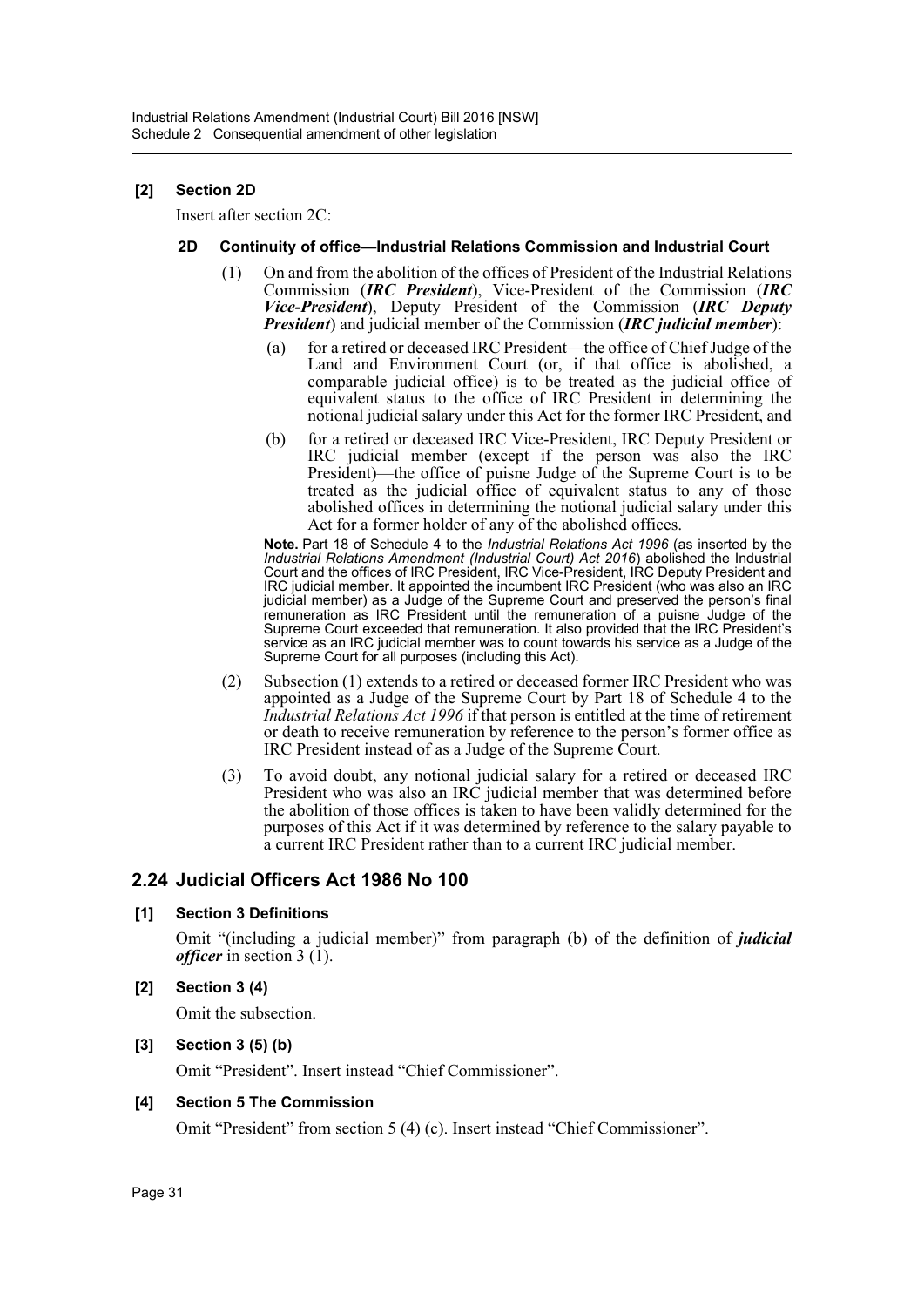# **[5] Section 44 Retirement of judicial officers**

Omit "non-judicial" from section 44 (2).

## **[6] Schedule 4A NSW and corresponding courts** Omit "Industrial Court;" from Column 1.

## **2.25 Land and Environment Court Act 1979 No 204**

## **Section 9 Remuneration etc**

Omit "Industrial Relations Commission of New South Wales" from section 9 (2A). Insert instead "Court of Appeal".

## **2.26 Long Service Leave Act 1955 No 38**

## **[1] Section 12 Recovery of long service leave pay**

Omit "Industrial Relations Commission in Court Session" wherever occurring in section 12 (1).

Insert instead "Supreme Court".

## **[2] Section 14 Provisions as to enforcement of orders, appeals etc**

Omit "Industrial Relations Commission in Court Session" from section 14 (c). Insert instead "Supreme Court".

## **2.27 Long Service Leave (Metalliferous Mining Industry) Act 1963 No 48**

## **[1] Section 12 Recovery of long service leave pay**

Omit "Industrial Relations Commission in Court Session" wherever occurring in section 12 (1).

Insert instead "Supreme Court".

## **[2] Section 14 Provisions as to enforcement of orders, appeals etc**

Omit "Industrial Relations Commission in Court Session" from section 14 (c). Insert instead "Supreme Court".

## **2.28 Parliamentary Remuneration Act 1989 No 160**

## **[1] Section 3 Definitions**

Omit the definition of *President* from section 3 (1). Insert in alphabetical order: *Chief Commissioner* means the Chief Commissioner of the Industrial Relations Commission.

## **[2] Sections 11 (1) and (2) and 14H (1) and (2)**

Omit "President" wherever occurring. Insert instead "Chief Commissioner".

## **[3] Schedule 2 Parliamentary Remuneration Tribunal**

Omit clause 1 (1). Insert instead:

(1) The Tribunal is to consist of a person, appointed by the Governor on a part-time basis, who holds or has held a judicial office of this State.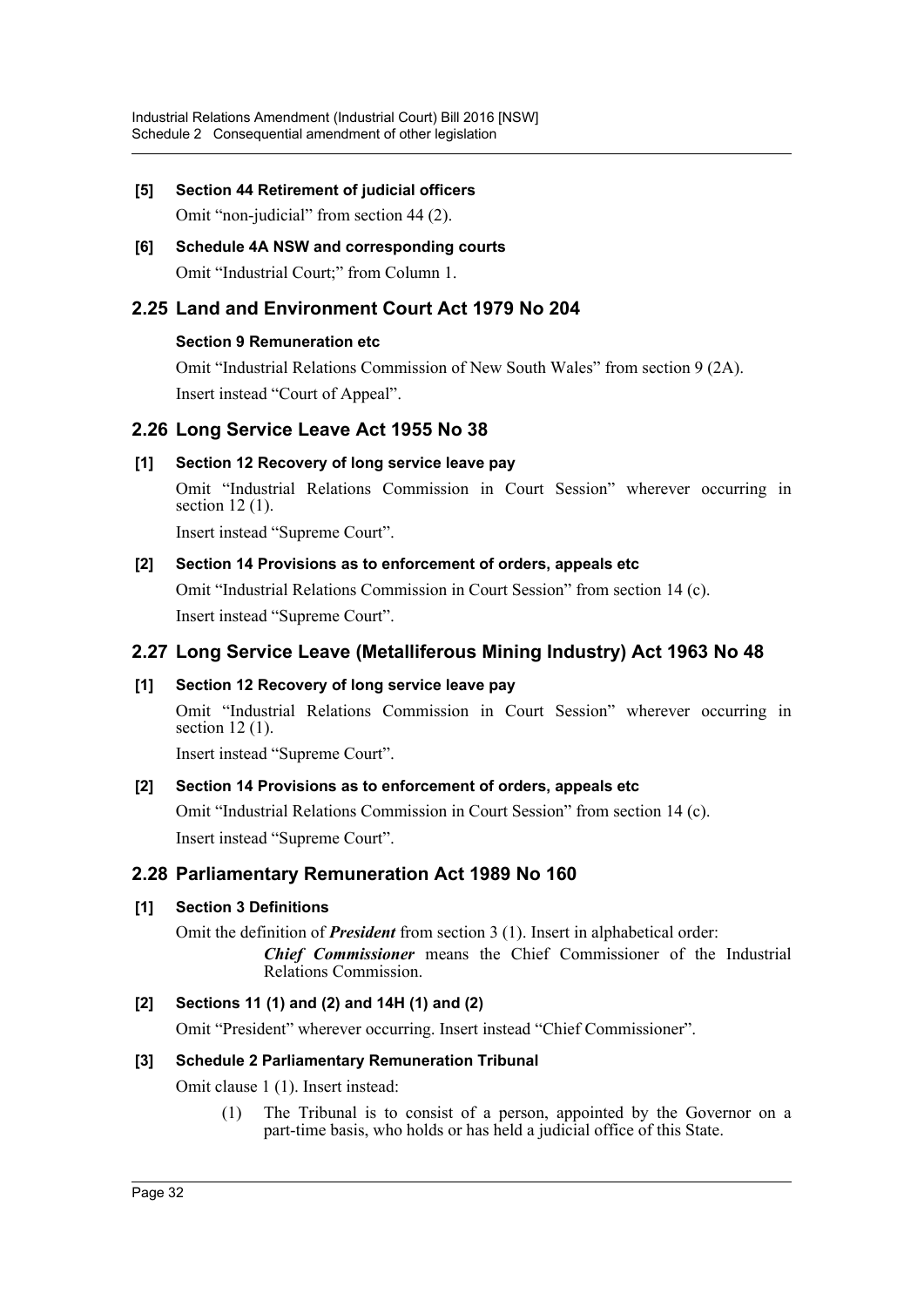(1A) The Minister is not to recommend to the Governor the appointment of a person as the Tribunal unless the Minister certifies that the Chief Justice of the Supreme Court has nominated the person for the appointment.

## **[4] Schedule 2, clause 1 (3)**

Insert after clause 1 (2):

(3) A person holding office as the Tribunal immediately before the substitution of subclause (1) by the *Industrial Relations Amendment (Industrial Court) Act 2016* continues in office despite that substitution until the person's term ends, unless the person sooner vacates that office.

## **[5] Schedule 2, clause 3 (1)**

Omit "President". Insert instead "Chief Justice".

**[6] Schedule 2, clause 4 (1) (g)**

Omit "on the recommendation of the President".

### **[7] Schedule 2, clause 4 (2)**

Omit ", on the recommendation of the President,".

### **[8] Schedule 2, clause 4 (3)**

Insert after clause 4 (2):

(3) The Minister is not to recommend to the Governor the removal of a person from office under subclause (1) (g) or (2) unless the Minister certifies that the Chief Justice of the Supreme Court has advised the Minister that the person should be removed from office.

## **2.29 Passenger Transport Act 1990 No 39**

## **Section 52 Applications to Civil and Administrative Tribunal**

Omit section 52 (2).

## **2.30 Police Act 1990 No 47**

## **Section 181K Constitution of Commission for the purposes of Division 1C**

Omit section 181K (2) and (3). Insert instead:

- (2) An appeal from the decision of the Commission on a review under Division 1C is to be conducted before a Full Bench of the Commission constituted by 3 members who are each Australian lawyers.
- (3) A Magistrate (including an Industrial Magistrate) may act as member of the Commission for the purposes of an appeal if:
	- (a) the Chief Magistrate of the Local Court has, at the request of the Chief Commissioner of the Commission, nominated the Magistrate to act as a member of the Commission in relation to the appeal, and
	- (b) the Magistrate consents to acting as a member of the Commission in relation to the appeal.
- (4) The following provisions apply to and in respect of a Magistrate who acts as a member of the Commission pursuant to this section: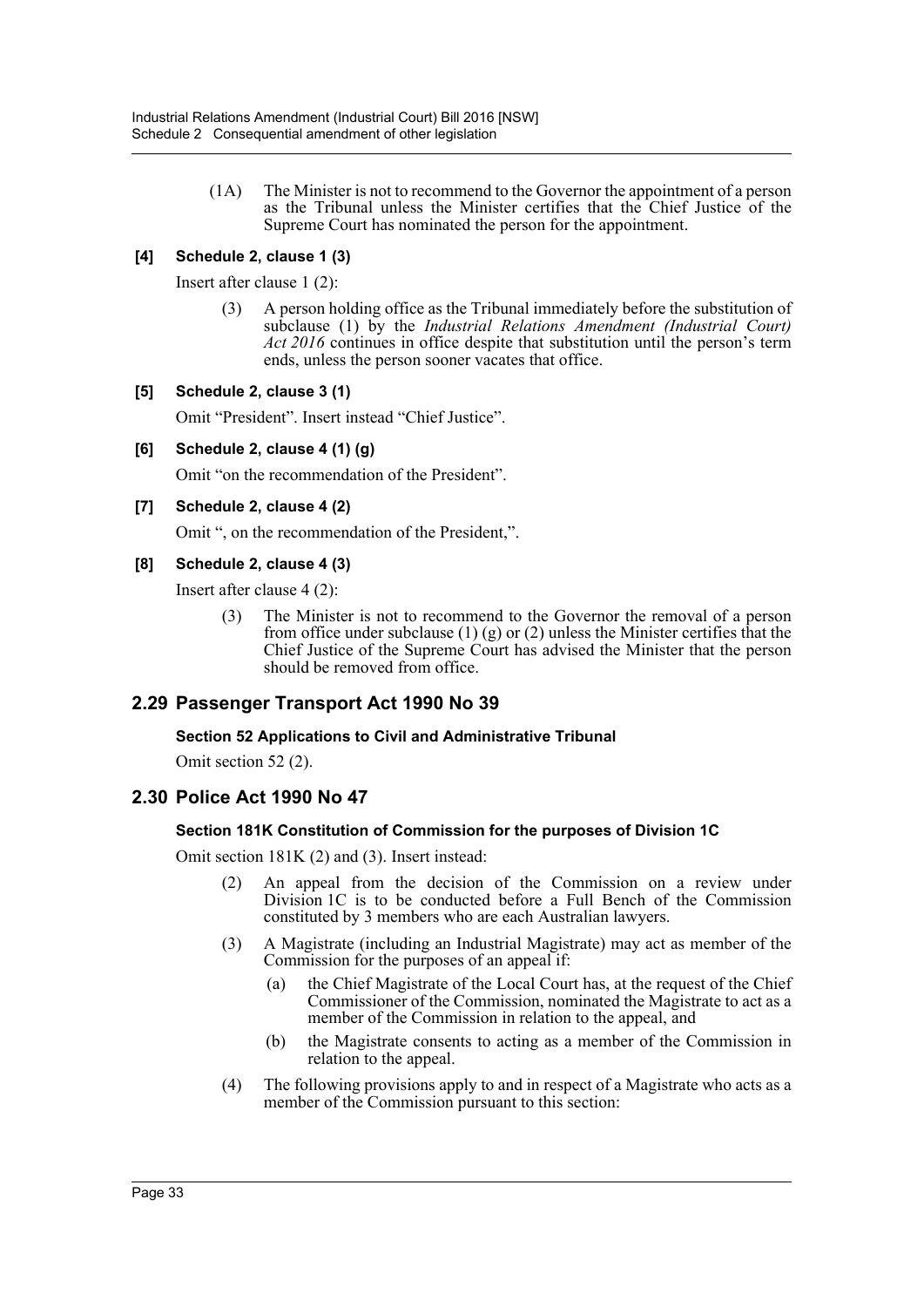- (a) the Magistrate has, while acting as a member, all the powers, authorities, privileges and immunities of a member,
- (b) the Magistrate may attend the sittings of the Commission for the purpose of giving judgment in, or otherwise completing, any proceedings which have been heard by the Commission while the Magistrate was acting as a member in the proceedings even if the Magistrate is no longer acting as a member,
- (c) the Magistrate is not, while receiving remuneration as a Magistrate, entitled to remuneration for acting as a member,
- (d) any service of the Magistrate while acting as a member is taken for all purposes (including for the purposes of the *Local Court Act 2007*) to be service as a Magistrate,
- (e) nothing in this Act or any other law requires the Magistrate to devote the whole of his or her time to the duties of acting as a member.

## **2.31 Rail Safety (Adoption of National Law) Act 2012 No 82**

### **Schedule 1 New South Wales changes and additions to Rail Safety National Law**

Omit "Industrial Court" wherever occurring in section 218A (2) (b) and (5) in Schedule 1 [12].

Insert instead "Supreme Court".

## **2.32 Statutory and Other Offices Remuneration Act 1975 (1976 No 4)**

### **[1] Schedule 1 Public offices**

Omit the matters relating to the President and Vice-President of the Industrial Relations Commission.

#### **[2] Schedule 2 Public offices**

Omit the matter relating to a Deputy President of the Industrial Relations Commission from Part 1.

Insert instead:

Chief Commissioner of the Industrial Relations Commission

## **[3] Schedule 4 Excluded offices**

Omit the matter relating to a Deputy President of the Industrial Relations Commission.

## **2.33 Superannuation Administration Act 1996 No 39**

#### **[1] Section 88 Appeals**

Omit "Industrial Relations Commission in Court Session (the *Commission*)" from section 88 (1).

Insert instead "Supreme Court".

## **[2] Section 88 (2)–(6)**

Omit "Commission" wherever occurring. Insert instead "Supreme Court".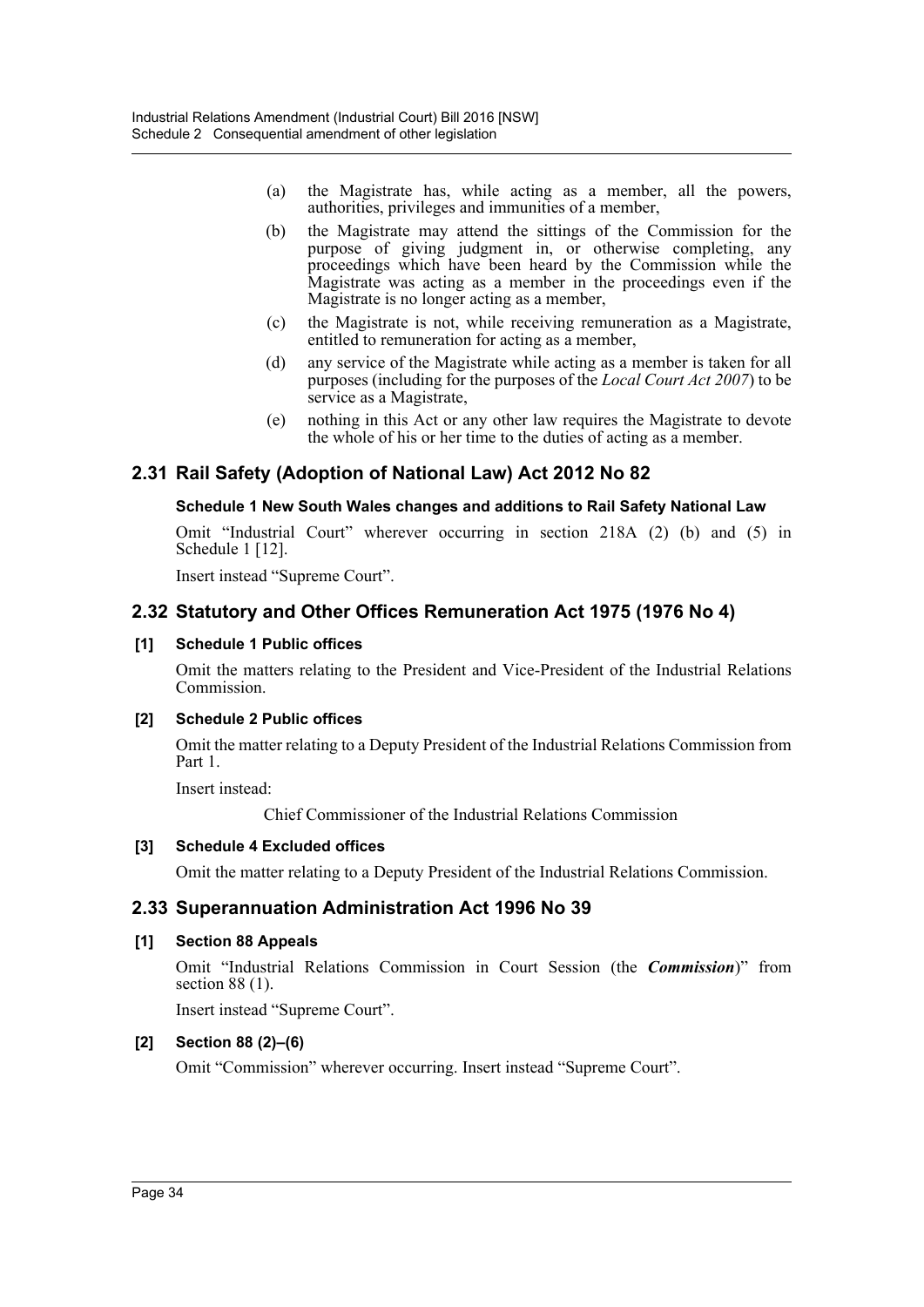## **2.34 Supreme Court Act 1970 No 52**

#### **[1] Section 37C Judicial members of Industrial Relations Commission may act as Supreme Court Judges**

Omit the section.

## **[2] Section 48 Assignment to the Court of Appeal**

Omit subparagraph (ii) from the definition of *specified tribunal* in section 48 (1) (a).

### **[3] Section 101 Appeal in proceedings before the Court**

Insert after section 101 (3):

- (3A) In relation to industrial proceedings within the meaning of Chapter 6A of the *Industrial Relations Act 1996* (except criminal proceedings), each of the following persons is entitled to appeal to the Court of Appeal as provided by this section against a judgment, order, opinion, direction, determination or other decision in the proceedings of the Court in a Division:
	- (a) a party to the proceedings,
	- (b) an industrial organisation within the meaning of the *Industrial Relations Act 1996*, or an association registered under Chapter 6 of that Act, affected by the decision,
	- (c) the Minister administering the *Industrial Relations Act 1996* if the Minister considers that the public interest is, or is likely to be, affected by the decision,
	- (d) the President of the Anti-Discrimination Board if that President considers that the decision is inconsistent with the principles contained in the *Anti-Discrimination Act 1977*.

## **2.35 Vexatious Proceedings Act 2008 No 80**

## **[1] Section 3 Definitions**

Omit paragraphs (b) and (c) of the definition of *appropriate registrar* in section 3 (1). Insert instead:

> (b) in relation to the Land and Environment Court—the Registrar of that Court.

## **[2] Section 3 (1), definition of "authorised court"**

Omit paragraph (c) of the definition.

## **[3] Section 3 (2A)**

Insert after section 3 (2):

- (2A) On and from the abolition of the Industrial Court:
	- (a) the Supreme Court is taken to be the authorised court in connection with vexatious proceedings orders made by the Industrial Court before its abolition, and
	- (b) the appropriate registrar for such an order is taken to be the Prothonotary of the Supreme Court.

#### **[4] Section 8 Making of vexatious proceedings order**

Omit section 8 (9).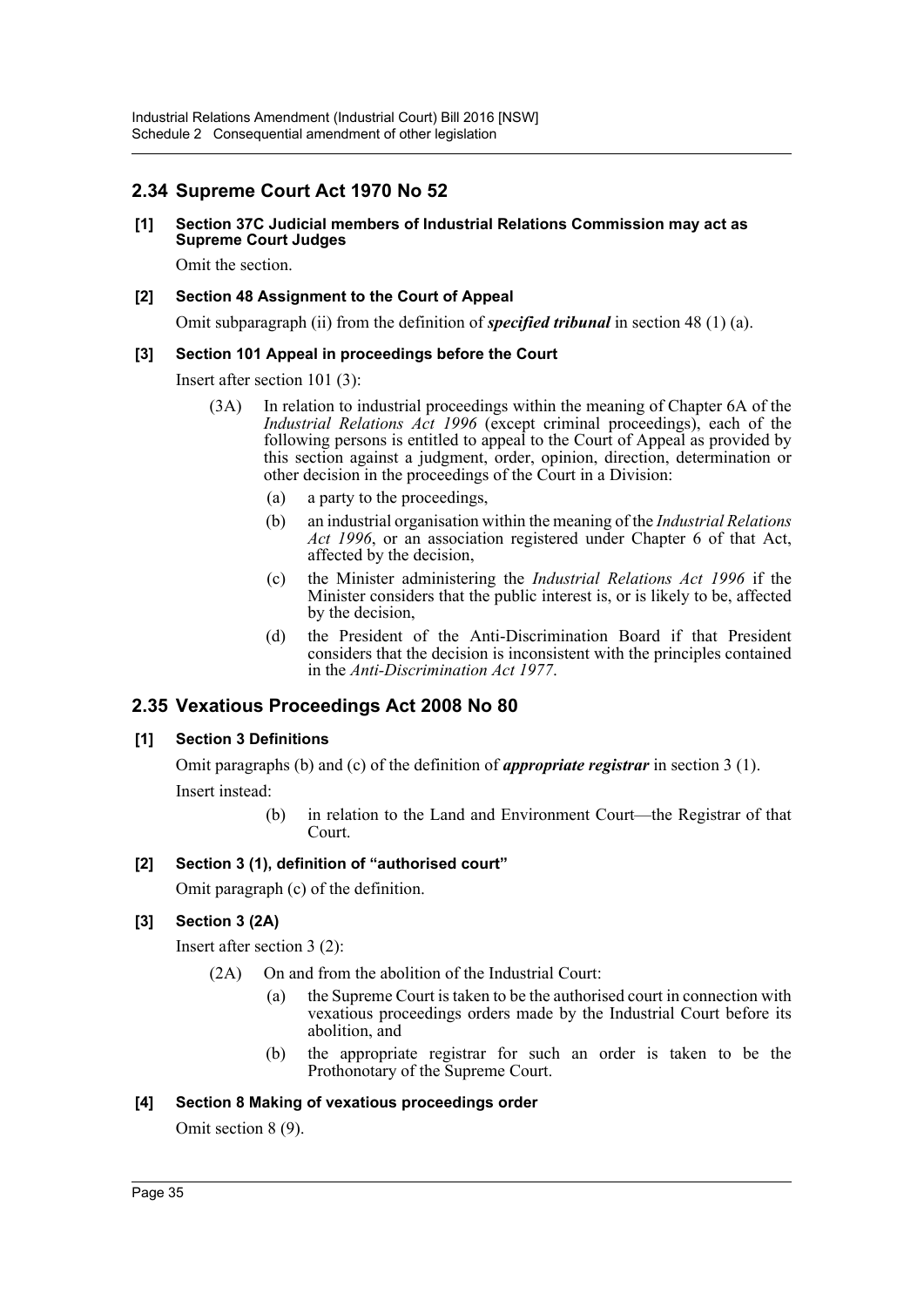## **[5] Section 12 Appropriate authorised courts for granting leave**

Omit section 12 (c). Insert instead:

(c) in the case of a vexatious proceedings order made by the Supreme Court that operates to prohibit proceedings being instituted in the Industrial Relations Commission—the Supreme Court.

## **[6] Section 12 (2)**

Insert at the end of the section:

(2) On and from the abolition of the Industrial Court, the *appropriate authorised court* in relation to the granting of leave to institute proceedings prohibited by a vexatious proceedings order of the Industrial Court is the Supreme Court.

## **2.36 Victims Rights and Support Act 2013 No 37**

## **Section 105 Application of Part**

Omit section 105 (1) (f).

## **2.37 Work Health and Safety Act 2011 No 10**

### **[1] Section 4 Definitions**

Omit the definition of *Industrial Court*.

### **[2] Section 229B Procedure for offences**

Omit section 229B (2) and (6) (including the note).

**[3] Section 255 Proceedings for contravention of WHS civil penalty provision** Omit "Industrial Court". Insert instead "District Court".

## **2.38 Workplace Injury Management and Workers Compensation Act 1998 No 86**

## **[1] Section 245 Proceedings for offences**

Omit "Industrial Relations Commission in Court Session" wherever occurring in section 245 (1) (b) and (3).

Insert instead "District Court".

#### **[2] Section 245 (4)**

Omit the subsection.

## **[3] Schedule 5 Provisions relating to members of Commission**

Omit clause 1 (c).

## **2.39 Workplace Surveillance Act 2005 No 47**

## **[1] Section 41**

Omit the section. Insert instead:

#### **41 Application to eligible Supreme Court Judge**

(1) An applicant for a covert surveillance authority who is aggrieved by a decision of a Magistrate to refuse to issue or to vary or cancel a covert surveillance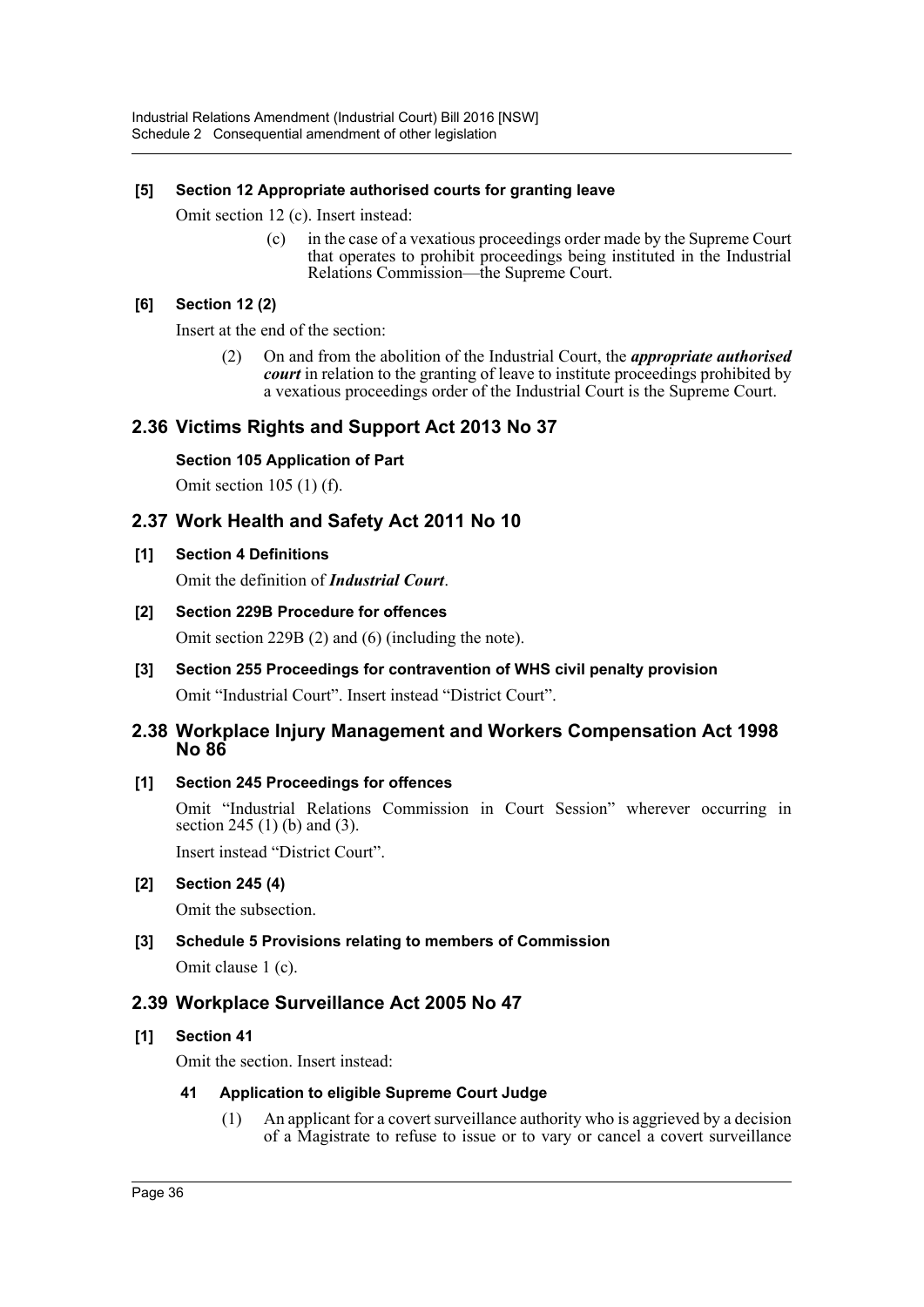authority may make an application to an eligible Supreme Court Judge to issue, vary or cancel the authority.

- (2) An employee affected by a covert surveillance authority who is aggrieved by a decision of a Magistrate to refuse to vary or cancel a covert surveillance authority may make an application to an eligible Supreme Court Judge to vary or cancel the authority.
- (3) The application must be made within 30 days after the decision is given or within such further period as the eligible Supreme Court Judge allows.
- (4) Part 4 applies to or in respect of the issue, variation or cancellation of a covert surveillance authority by an eligible Supreme Court Judge to whom an application is made under this section in the same way as it applies to the issue, variation or cancellation of such an authority by a Magistrate. **Note.** For example, section 33 (as applied by this subsection) requires an eligible

Supreme Court Judge to record relevant particulars of the issue, variation or cancellation of a covert surveillance authority.

- (5) An application to a Magistrate for the issue or for a variation or cancellation of an authority is taken (for the purposes only of an application under this section) to have been refused if it is not decided within the period of 30 days after the making of the application to the Magistrate.
- (6) The imposition of a function on an eligible Supreme Court Judge under this section is not a conferral of jurisdiction on the Supreme Court.
- (7) An eligible Supreme Court Judge has the same protection and immunity when exercising functions under this section as the Judge has when exercising functions under the *Surveillance Devices Act 2007*.
- (8) In this section: *eligible Supreme Court Judge* means a Judge of the Supreme Court who is an eligible Judge for the purposes of the *Surveillance Devices Act 2007*.

## **[2] Section 45 Summary procedure for offences**

Omit "Industrial Relations Commission in Court Session" from section 45 (2).

Insert instead "Supreme Court".

## **2.40 Workplace Surveillance Regulation 2012**

## **[1] Clause 4 Forms**

Omit clause 4 (6)–(8). Insert instead:

(6) **Form of application to eligible Supreme Court Judge for authority**

An application made under section 41 of the Act to an eligible Supreme Court Judge to issue a covert surveillance authority is to be in Form 6.

#### (7) **Form of application to eligible Supreme Court Judge for variation of authority**

An application made under section 41 of the Act to an eligible Supreme Court Judge to vary a covert surveillance authority is to be in Form 7.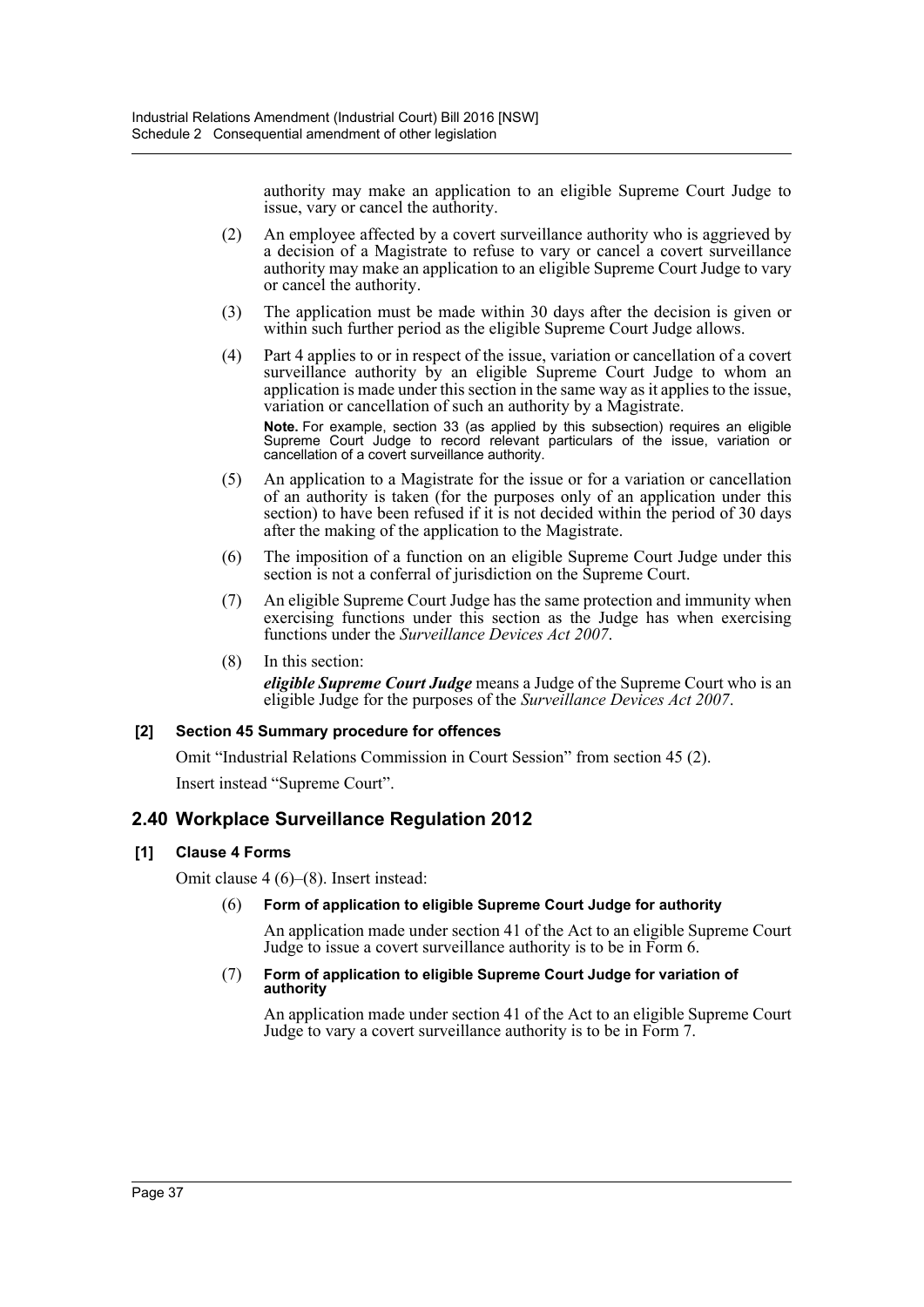### (8) **Form of application to eligible Supreme Court Judge for cancellation of authority**

An application made under section 41 of the Act to an eligible Supreme Court Judge to cancel a covert surveillance authority is to be in Form 8.

## **[2] Schedule 1 Forms**

Omit "judicial member of the Industrial Relations Commission" wherever occurring in Form 2.

Insert instead "eligible Supreme Court Judge".

## **[3] Schedule 1, Form 6**

Omit "a judicial member of the Industrial Relations Commission" from the note. Insert instead "an eligible Supreme Court Judge".

## **[4] Schedule 1, Forms 7 and 8**

Omit "*a judicial member of the Industrial Relations Commission*" wherever occurring. Insert instead "*an eligible Supreme Court Judge*".